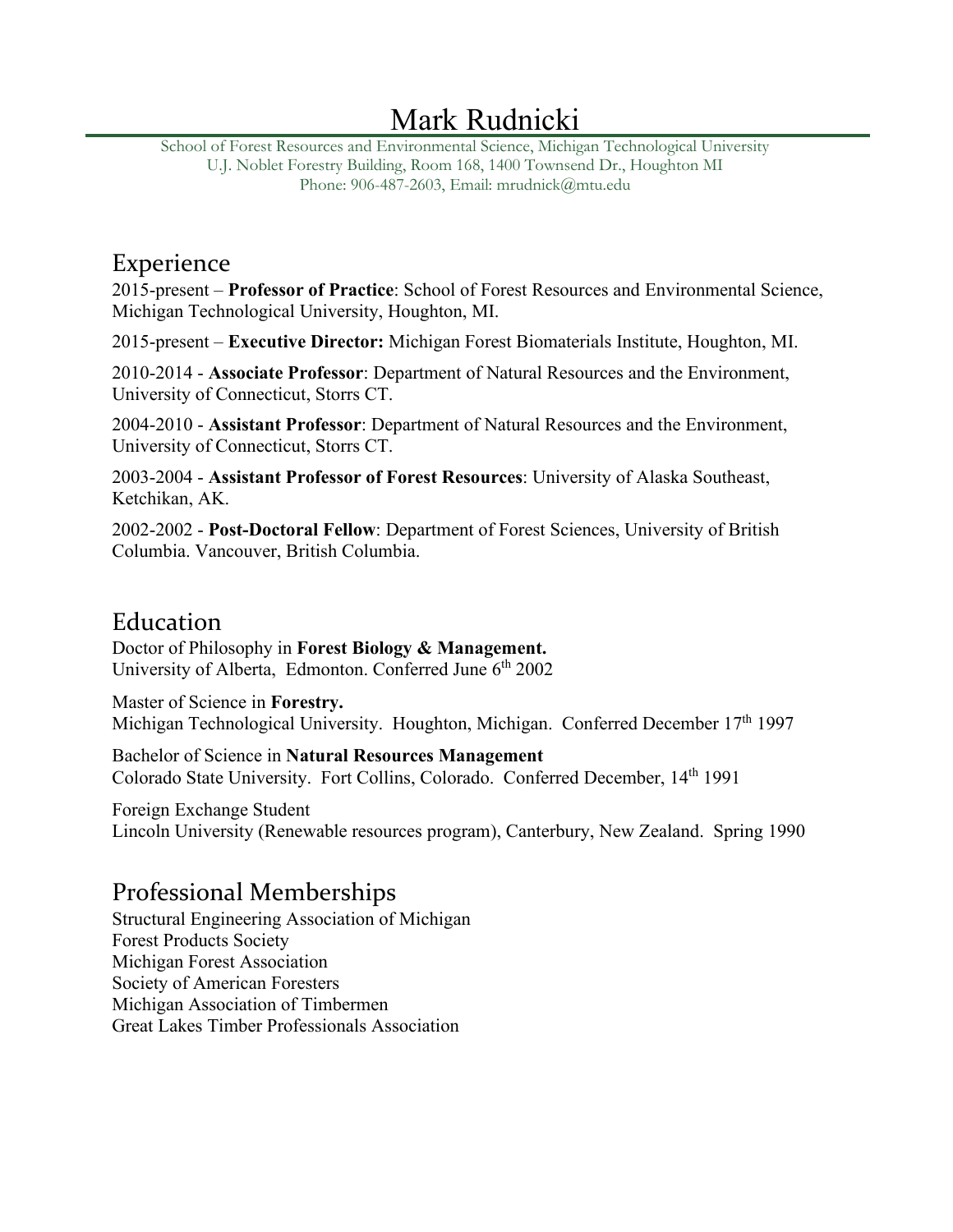### Course Instruction

**Michigan Technological University.**

FW 3089 Adding Value to Biomaterials – Fall 2016 - present FW 3097 Forest Biomaterials – Fall 2018

### **University of Connecticut.**

NRE 3500 - Exurban Silviculture NRE 3690 - Field Study Internship NRE 4455 - Forest Ecology NRE 4475 - Forest Management NRE 5461 - Landscape Ecology (Graduate) NRE 6000 - Research Methods in Natural Resources (Graduate) NRE 1000 - Environmental Science NRE 3699 - Independent Study (Tree biomechanics, Forest Health & Protection, Advanced Forest Ecology, Silviculture) NRE 4689 - Undergraduate Research (Tree sway motion capture and analysis) NRE 5252 - Physiology and Ecology of Trees (Graduate) NRE 5694 - Natural Resources Seminar

### **University of Alaska Southeast.**

NSCI 193 - Dendrology GEOL 104 - Physical Geology

### **University of Alberta**

RR 601 - Forest Biology (Graduate)

### Presentations

Mark Rudnicki. *Wind and the Forests of Southeast Alaska.* October 2004. Invited talk at Society of American Foresters, Connecticut Chapter meeting.

CT 4-H club – Presentation on how climate and local environment effects tree growth. November 13th 2005

Mark Rudnicki. *Current Forest Research at the College of Agriculture and Natural Resources.*  Invited talk for state-level forum at the Connecticut Forest Research Forum: From Laboratory to Field. September 28, 2006. Hartford, CT

Mark Rudnicki. *Wind in the trees forest walk.* February 2007. Field learning event organized by the Connecticut State Museum of Natural History. 2-hour hike into the UConn forest explaining the many effects of wind on forest structure and function.

Mark Rudnicki. *Tree Failure and the International Tree Failure Database*. Workshop Co-Hosted with Brian Kane (University of Massachusetts) at the 1st Connecticut Conference on Natural Resources. March 2007

Mark Rudnicki. *Forest Response to Chronic Wind*. Invited talk to the Yale School of Forestry and Environmental Studies, Global Institute of Sustainable Forestry. October 30<sup>th</sup> 2008.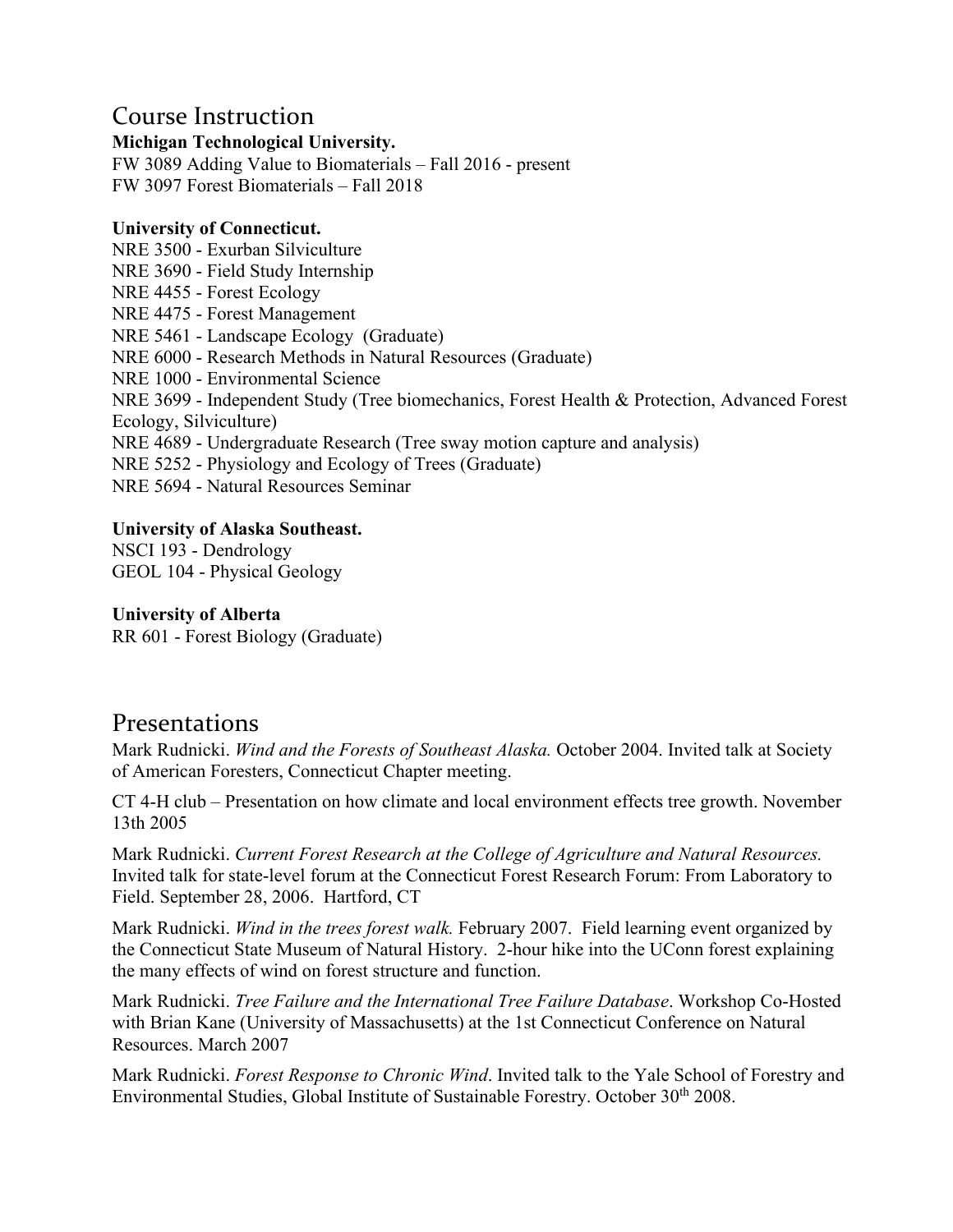Bruno Moulia and Mark Rudnicki. *Wind Acclimation of forest trees: looking forward !* IUFRO Research Conference: Wind & Trees. July 31-Aug 4th 2011. Atlanta, GA

Mark Rudnicki. *Understanding Tree Sway and Crown Collisions*. Department of Geography Colloquium Series, University of South Carolina, Columbia, SC. March 16<sup>th</sup> 2012

Mark Rudnicki. *Tree Hazard Mitigation Research at the University of Connecticut.* Connecticut Tree Protective Association Meeting. July 19, 2012, Farmington, CT

Mark Rudnicki. *How Neighboring Trees Influence the Risk of Failure.* The Morton Arboretum. Tree Risk Assessment – The Biomechanics of Stability, Strength, and Structure. Lisle, Illinois, September 24-25<sup>th</sup>, 2012.

Mark Rudnicki. *Tree sway and acclimation to wind.* The Connecticut Urban Forest Conference &

The Connecticut Forest Forum. October 30, 2013, Plantsville, CT

Mark Rudnicki. *Managing Trees to Enhance Wind Acclimation.* 2013 American Society of Consulting Arborists Annual Conference. December 4-7, 2013. Mohegan Sun, Uncasville, CT

Mark Rudnicki. *Managing Trees for Wind Stability .* Rhode Island Nursery and Landscape Association Winter Meeting 2014. January 16-17, Kingston, RI

Mark Rudnicki. *Vegetation Management and Damage Prediction Modeling Research at the University of Connecticut.* Northeast Utilities, Vegetation Management ALL HANDS Meeting. Storrs, CT. January 24<sup>th</sup> 2014.

Mark Rudnicki. *STORMWISE: Storm resilient trees and power.* Third Climate Impact Mitigation and Adaptation Conference (CIMA 3). UConn Storrs campus, Storrs CT. March 31<sup>st</sup> 2014.

Mark Rudnicki. *Power outages from tree-hazards*. Connecticut Climate adaptation Academy. UConn Avery Point Campus, Groton, CT. May 3, 2014.

Mark Rudnicki. *Vegetation Management Research for Resilient Energy.* KEYNOTE Speaker. Storm Summit: Sharing Ideas and Inspiring Research, Utility Arborist Association. Philadelphia, PA. June 23rd – 24th, 2014

Mark Rudnicki. *Stormwise: Increasing the Storm Resilience of Trees*. WEBINAR hosted by UConn CLEAR (Center for Land use Education And Research). Wednesday, July 23<sup>rd</sup>, 2014. <http://www.youtube.com/watch?v=FfRtb3vsLxs&feature=youtu.be>

Mark Rudnicki. *Resilient Trees, Resilient Power - The Stormwise program: Reducing the risk of tree-related storm damage to power lines.* New Jersey Shade Tree Federation Conference 89th Annual Conference. October 24<sup>th</sup> 2014.

Mark Rudnicki. *STORMWISE – An Initiative to Manage Trees and Forests for Storm Resilience.* Department of Environmental Conservation Seminar Series. University of Massachusetts, Amherst, MA. November 14<sup>th</sup>, 2014.

Mark Rudnicki. *Stormwise: An initiative to increase the storm resilience of trees.* The Morton Arboretum Urban Tree Conference: Managing Urban Forests in a Changing Climate, Chicago, Illinois. November 18–19, 2014.

Mark Rudnicki. *MiFBI and REFORGE Updates.* SFRES School Advisory Board Meeting, March 26<sup>th</sup>, 2015. Houghton, MI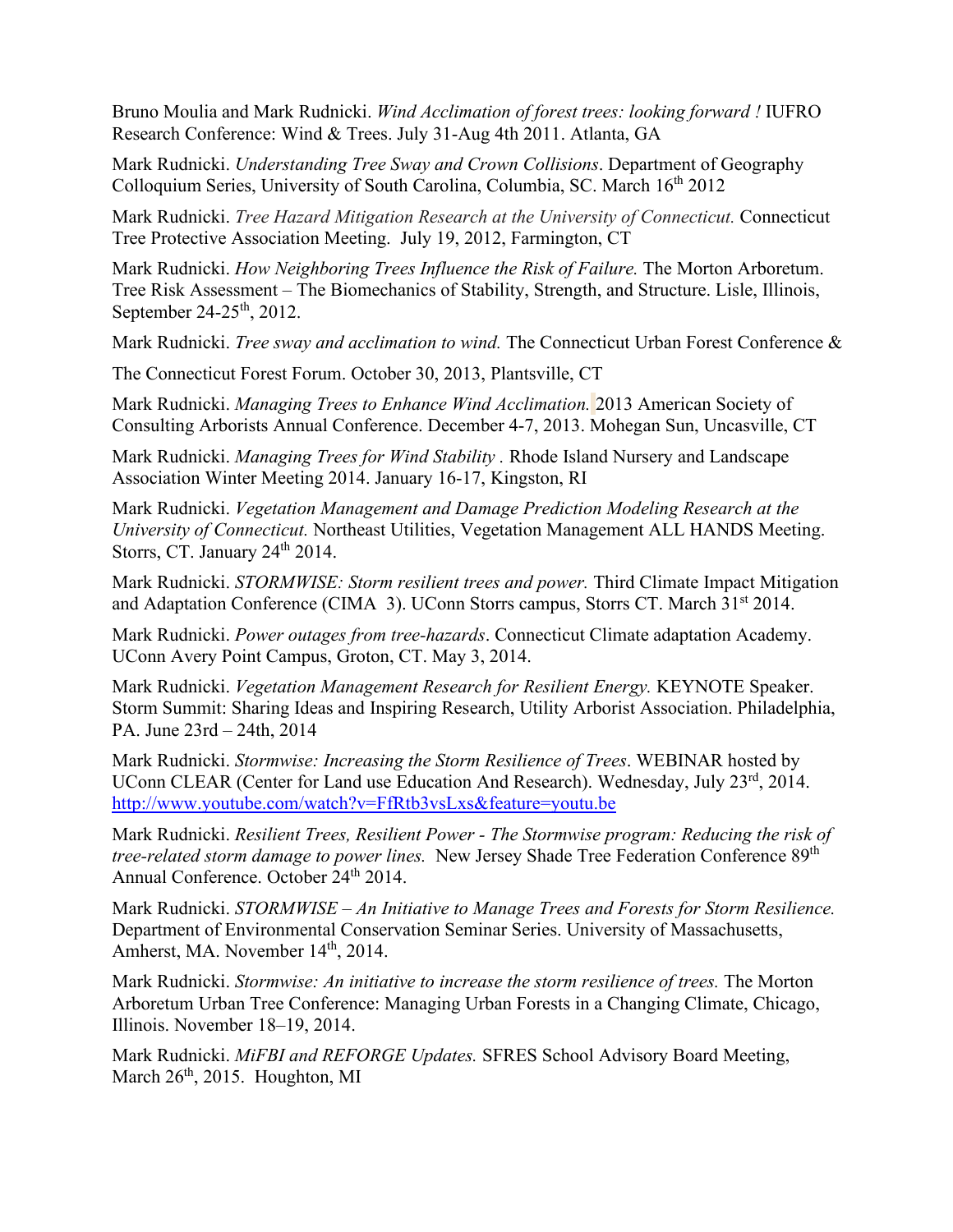Mark Rudnicki. *MiFBI and REFORGE Updates*. Michigan SAF Spring Meeting, April 9<sup>th</sup>, 2015. Marquette, MI

Mark Rudnicki and Terry Sharik. *Michigan Forest Biomaterials Initiative*. April 28th, 2015, Michigan Farm Bureau Forestry Advisory Committee, Escanaba MI.

Mark Rudnicki and Terry Sharik. *Michigan Forest Biomaterials Initiative*. May 21<sup>st</sup>, 2015, University of Minnesota, Natural Resources Research Institute (NRRI), Duluth MN.

Terry Sharik and Mark Rudnicki. *Update on Michigan Forest Biomaterials Initiative*. May 28th, 2015, MiFBI Steering Committee Meeting. Gaylord University Center, Gaylord, MI

Terry Sharik and Mark Rudnicki. *Update on Michigan Forest Biomaterials Initiative*. June 29th-30th, 2015, MiFBI Academic Institutions Meeting. Gaylord University Center, Gaylord, MI

Mark Rudnicki. *Funding for Forest biomaterials research*. June 29<sup>th</sup>-30<sup>th</sup>, 2015, MiFBI Academic Institutions Meeting. Gaylord University Center, Gaylord, MI

Mark Rudnicki. *Michigan's forest & Wood industries - Cluster Mapping*. June 29th-30th, 2015, MiFBI Academic Institutions Meeting. Gaylord University Center, Gaylord, MI

Mark Rudnicki. *Michigan Forest Biomaterials Initiative- Introduction and Overview*. Seminar to Department of Chemical and Paper Engineering, Western Michigan University. July 9th, 2015.

Mark Rudnicki. *Michigan Forest Biomaterials Initiative*. Presentation to Michigan Forest Products Council Board Meeting. Traverse City, MI. July 23<sup>rd</sup>, 2015.

Mark Rudnicki and Terry Sharik. *Michigan Forest Biomaterials Initiative*. Michigan Forest Association. Munising, MI. August  $8<sup>th</sup>$ , 2015.

Mark Rudnicki and Terry Sharik. *Michigan Forest Biomaterials Initiative*. Presentation to Center for Automotive Research Visit to MTU. September 4, 2015.

Terry Sharik and Mark Rudnicki. *Michigan Forest Biomaterials Initiative-Working to create a renewable and sustainable future*. 2015 Green Lecture Series. Houghton, MI. October 1, 2015

Mark Rudnicki. *Michigan Forest Biomaterials Initiative-Working to create a renewable and sustainable future*. Great Lakes Kiln Dryers Association, Alberta, MI. October 1, 2015.

Mark Rudnicki. *REFORGE Michigan* Presentation Michigan Association of Timberman Board Meeting, Makinaw city, MI. October 9<sup>th</sup> 2015

Mark Rudnicki. *REFORGE Michigan.* Testimony/presentation to the Michigan Senate Natural Resources Policy committee, Lansing, MI. October 21, 2015.

Mark Rudnicki and Rich Kobe. *The Role of Michigan's Academic Institutions in the Forest Products Sector.* Governor's 2015 Forest Products Summit Kellogg Center, East Lansing. October 28th, 2015.

Mark Rudnicki, Rich Kobe, Terry Sharik. *REFORGE Michigan.* Presentation to the DNR Timber Advisory Committee, Escanaba, MI. February 5<sup>th</sup>, 2016.

Mark Rudnicki, Rich Kobe, Terry Sharik. *REFORGE Michigan.* Presentation to the Zero Waste to Landfill Group. Grand Rapids, MI. February 11<sup>th</sup>, 2016.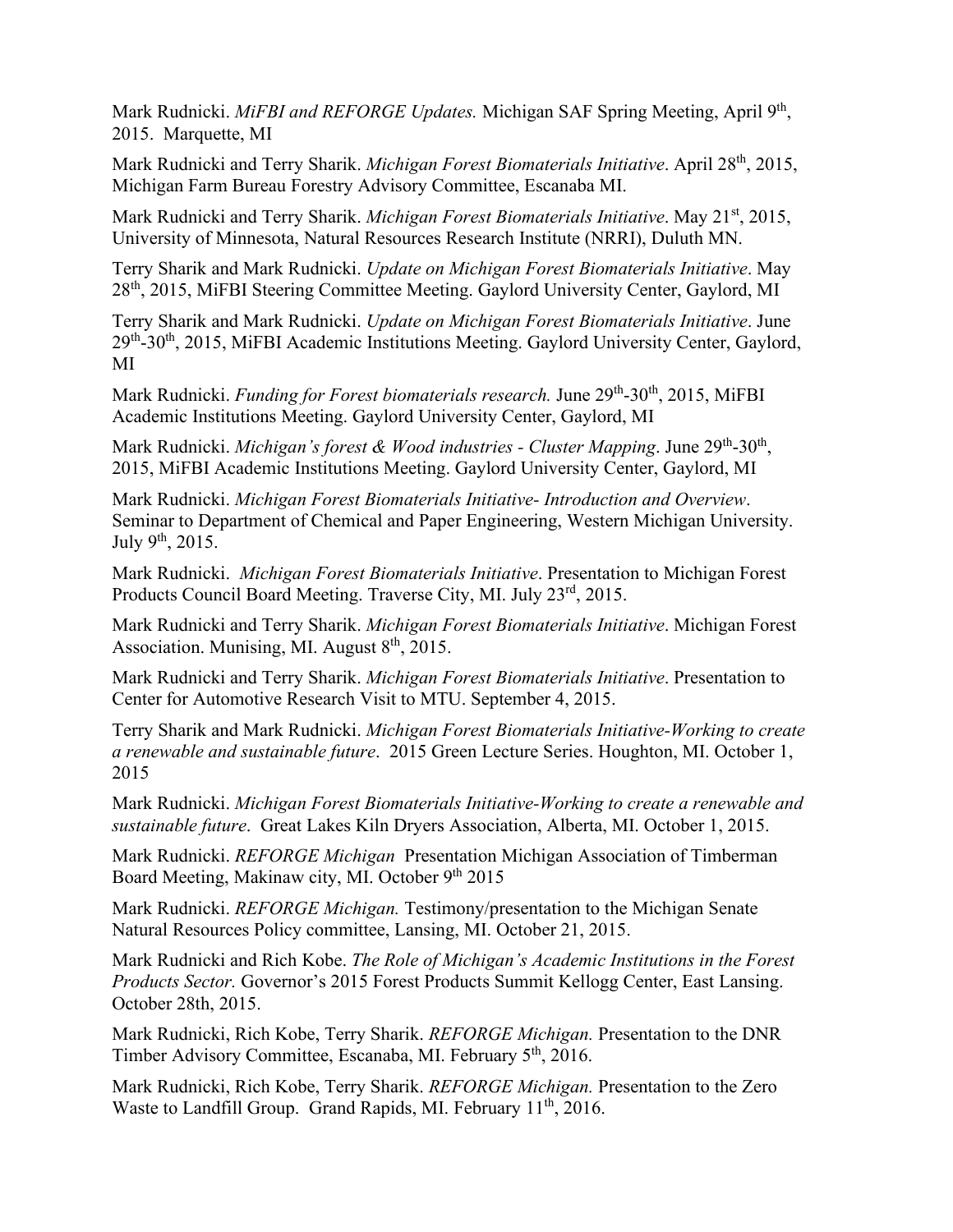Mark Rudnicki. REFORGE presentation and Meeting with Chemistry and Chem Engineering Faculty about prospects of research in the area of black liquor. February 24<sup>th</sup>, 2016

Mark Rudnicki, Rich Kobe, Terry Sharik. *REFORGE Michigan.* Presentation to SFI training meeting. Wakefield, MI. April 8th, 2016.

Mark Rudnicki. *Michigan Forest Biomaterials Institute-Working to create a renewable and sustainable future*. NCASI Northern Regional Meeting, Wausau, WI. May 3-5<sup>th</sup>, 2016

Mark Rudnicki. *The Forest Biomaterials Initiative.* Tech Talks, Michigan Tech Research Forum, Houghton. (November 11, 2016).

Mark Rudnicki. *MIFBI and a Forest Bioeconomy in Michigan*. Michigan Bio-Based Economy Forum, MichBIO, East Lansing, MI. (October 27, 2016).

Mark Rudnicki. *Forest Biomaterials -Fundamental for a renewable and sustainable future.* Michigan SFI Logger Training, Sustainable Forestry Initiative, Bergland, MI. (October 7, 2016).

Mark Rudnicki. *Forest Biomaterials -Fundamental for a renewable and sustainable future.* Michigan SFI Logger Training, Sustainable Forestry Initiative, Pickford, MI. (September 23, 2016).

Mark Rudnicki. *Forest Biomaterials -Fundamental for a renewable and sustainable future.* Leadership Keweenaw Program, Keweenaw Chamber of Commerce, Houghton, MI. (September 15, 2016).

Mark Rudnicki. *Forest Biomaterials -Fundamental for a renewable and sustainable future.* Environmental Science Teacher Workshops, Western Upper Peninsula Center for Science, Mathematics and Environmental Education, Houghton, MI. (July 14, 2016)

Mark Rudnicki. Michigan *A Forest Bioeconomy is Taking Root in Michigan.* SFI Logger Training, Sustainable Forestry Initiative, Wakefield, MI. (April 7, 2017).

Mark Rudnicki and William Lytle. Michigan SFI Logger Training, "Introduction to Social License & Houghton County Forest Products Industry" Sustainable Forestry Initiative, Wakefield, MI. (April 7, 2017).

Mark Rudnicki. *A Forest Bioeconomy is Taking Root in Michigan.* Michigan SFI Logger Training, Sustainable Forestry Initiative, Escanaba, MI. (March 10, 2017).

Mark Rudnicki. Michigan *A Forest Bioeconomy is Taking Root in Michigan.* SFI Logger Training, Sustainable Forestry Initiative, Iron Mountain, MI. (March 9, 2017).

Mark Rudnicki and William Lytle. *Introduction to Social License & Houghton County Forest Products Industry*. Michigan SFI Logger Training, Sustainable Forestry Initiative, Iron Mountain, MI. (March 9, 2017).

Mark Rudnicki and William Lytle. *Introduction to Social License & Houghton County Forest Products Industry*. Michigan SFI Logger Training, Sustainable Forestry Initiative, Escanaba, MI. (March 9, 2017).

Mark Rudnicki. *A Forest Bioeconomy is taking root in Michigan.* Michigan Legislators visit to MTU, Scott Dianda, Houghton, MI. (March 4, 2017).

Mark Rudnicki. *A Forest Bioeconomy is taking root in Michigan.* Visit by Senator Debbie Stabenow to MTU., Houghton, MI. (April 1, 2017).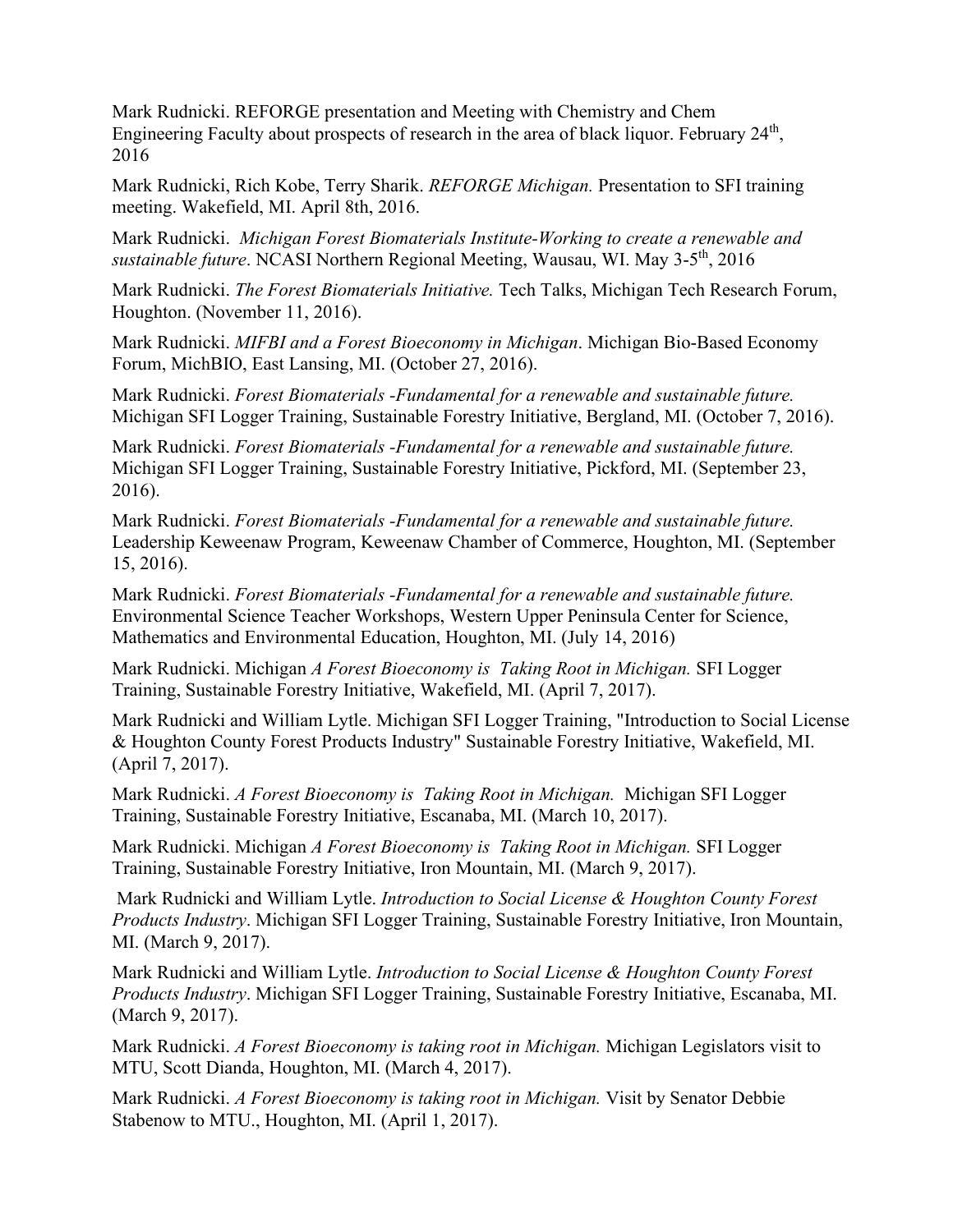Mark Rudnicki. *A Forest Bioeconomy is taking root in Michigan.* Enabling Circular Economy Regionally. Meeting organized by Guiding Green. Midland, MI (June 9, 2017)

Mark Rudnicki, Bob Ross, Terry Sharik, and Lisa Perez., *Wonders Of Wood,* Michigan Department of Natural Resources Outdoor Adventures Center, Detroit, MI. July 29, 2017

Mark Rudnicki, Bob Ross, Terry Sharik, and Lisa Perez. *Wonders of Wood*, Maker Faire, Henry Ford Museum of American Innovation, Dearborn, MI. July 30, 2017.

Mark Rudnicki, Bob Ross, Terry Sharik, and Lisa Perez.. *Wonders of Wood.* Greening of Detroit, Detroit, MI. Presented to nearly 100 high school students in Detroit. July 31, 2017.

Mark Rudnicki. *A Forest Bioeconomy is taking root in Michigan.* Keweenaw Unitarian Universalist Fellowship Sunday Forum. Houghton, MI (August 13, 2017)

Mark Rudnicki. *A Forest Bioeconomy is taking root in Michigan.* Western Upper Peninsula Planning & Development Region annual meeting. Keynote Speaker. Twin Lakes, MI (September 18, 2017)

Mark Rudnicki. *A Forest Bioeconomy is taking root in Michigan.* WEBINAR. Midwestern Governors Association Regional Focus Event. Online. (September 21, 2017)

Mark Rudnicki. *A Forest Bioeconomy is taking root in Michigan.* Brimley middle School, Brimley. Houghton, MI (September 22, 2017).

Mark Rudnicki. *A Forest Bioeconomy is taking root in Michigan.* November 7, 2017. Gave forest biomaterials presentation to MTU students that are part of the TREEHOUSE program.

Mark Rudnicki. *Wood Recycling.* April 25, 2019. DEQ Upper Peninsula Solid Waste Forum.

Mark Rudnicki. *Michigan's Circular Bioeoconomy.* May 3, 2019. Gave forest biomaterials presentation to 65 loggers at JM Longyear event in South Range, MI.

Mark Rudnicki. *Michigan's Circular Bioeoconomy.* September 11, 2019. Gave global audience presentation the the Michigan Forest Biomaterials Institute and forest bioeconomy in Michigan. World Bioeconomy Summit. Ruka, Finland.

Mark Rudnicki. *Michigan's Circular Bioeoconomy.* October 8, 2019. Gave forest biomaterials presentation 17 AmeriCorps Volunteers during visit to MTU.

Mark Rudnicki. *Mass Timber: Opportunity for cost competitive, breathtaking buildings that fight climate change.* October 8, 2019. Carnegie Museum, Houghton, MI

## Event Leader

**MTU Symposium on Forest Biomaterials.** March 20<sup>th</sup> 2015. Featured 10 speakers from across campus with introduction from Provost Seel. Planned and executed event.

**MiFBI Steering Committee meeting-** May 28-29<sup>th</sup> 2015. Planned and arranged meeting and agenda. ~25 attendees. Gaylord, MI.

**MiFBI Academic Meeting** – June  $29<sup>th</sup>$ -30<sup>th</sup>, 2015. With Others, planned and arranged meeting and agenda. 8 Michigan institutions in attendance. Gaylord, MI.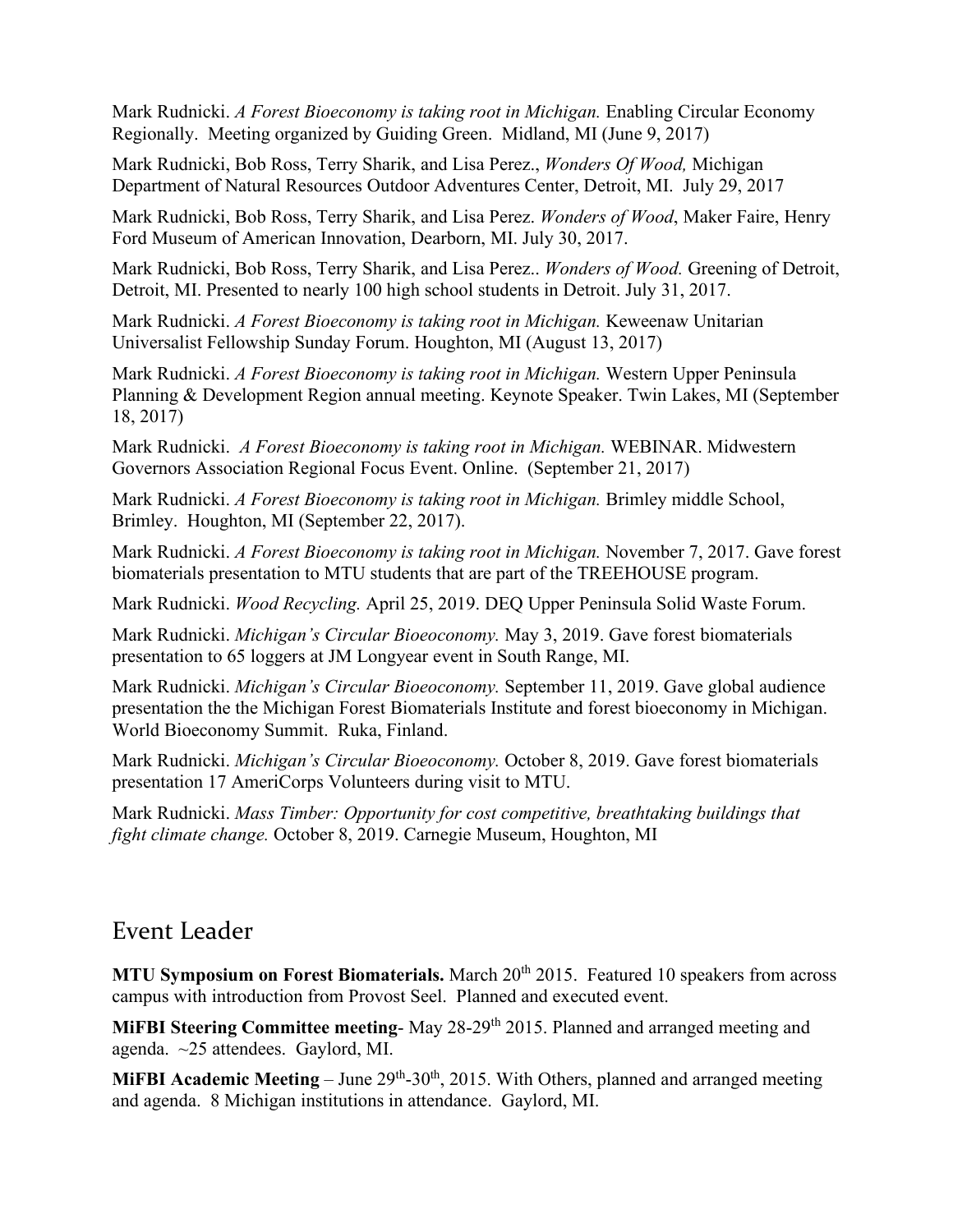Project GREEEN and Agriculture industry relations to REFORGE and Forestry. Presentation by Phil Korson. Cherry Marketing Institute, Dewitt, MI. May 12<sup>th</sup>, 2016.

Michigan Forest Products Checkoff program and REFORGE meeting. Chaired meeting of forest industry, state govt. with MTU and MSU to discuss and plan re-launching efforts to create a Michigan forest products industry assessment program. Gaylord, MI. June 1, 2016.

**Advancing Mass Timber Buildings and Manufacturing in Michigan** -Michigan Academic Institutions Meeting. August 3-4, 2016. Organized workshop held in Madison,WI. Attended by MTU, MSU, UofM and Ferris State and researchers and administrators from the USDA forest products lab.

**Michigan Forest Bioeconomy Conference.** February 2-3, 2017. Led the planning of agenda, organized multiple planning meetings for speaker agenda. Designed and printed agenda and conference brochure and prospectus for sponsors. Solicited sponsorships. Handled finances and planning for venue, food and basically spent many many hours preparing for this meeting. Attended by 133.

**Michigan Mass Timber Workshop.** July 24-25, 2017. Plan and execute the Invited speakers, arranged registration, sponsorships, venue, meals, AND continuing education credits for American Institute of Architects and SEAMi (Structual Engineering Association of Michigan). Posted talks online (MIFBI website). Grand Rapids, MI.

**Kraft Lignin Innovation Forum.**October 11-12, 2017. Planned and facilitated the Invited key participants from Michigan industry, and academia for short presentations and discussions. Wrote and distributed to attendees a meeting summary with actionable items. Iron Mtn. Michigan.

## Conferences/Events - Participant

US Chamber of Commerce Roundtable, Houghton, MI. January 14th, 2015

National Renewable Energy Lab, Advanced Supply Chain workshop. Golden CO. February 3-4, 2015

SFI in Michigan – 20 Years, Gladstone MI. February  $25<sup>th</sup>$ , 2015

DNR Forest Management Advisory Council, Marquette, MI. April 4<sup>th</sup>, 2015

SAF Meeting, Marquette, MI. April 9-10<sup>th</sup>, 2015

Michigan Farm Bureau Meeting, Escanaba, MI. April 28th 2015

LIGNA Conference, Hannover Germany. May 10-14, 2015

Forest Economies Conference, Florence WI. April 16<sup>th</sup>, 2015

Michigan Timberman Meeting, Frankenmuth, MI. April  $17<sup>th</sup>$ , 2015

RCN Biofuels Pan American workshop, Houghton, MI June 5<sup>th</sup>, 2015

Society Wood Science and Technology 2015 International Convention, Jackson, WY. June 7-12, 2015

DNR Forest Management Advisory Council, Lansing, MI. July 7<sup>th</sup>, 2015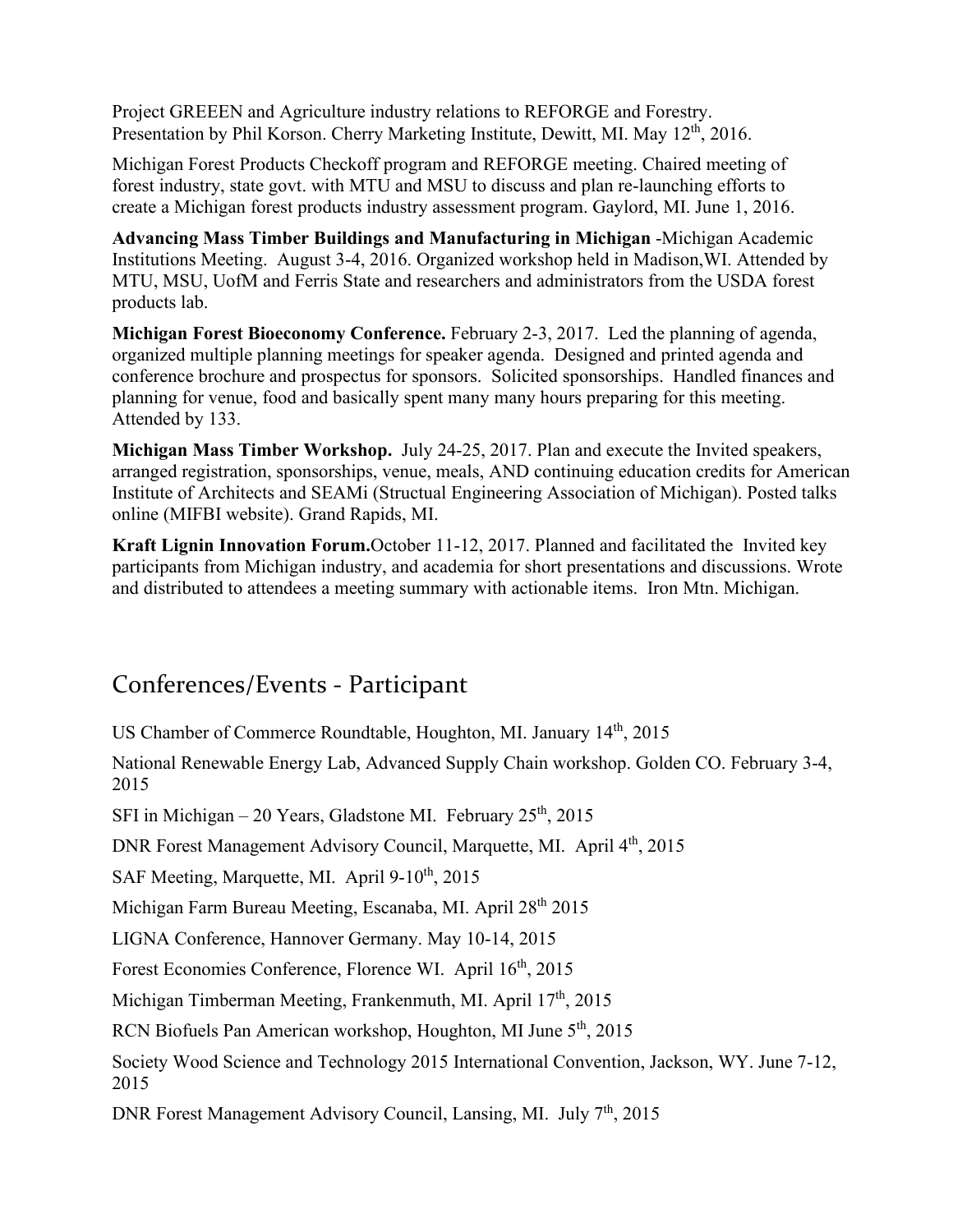Great Lakes Timber Professionals, regional meeting, Crystal Falls, MI. August 17<sup>th</sup>, 2015

Michigan UP legislative meeting on biomass energy in the UP. Attendees were: David Nyberg, Robert Froese, Steve Walsh, Representative Scott Dianda, and Senator Tom Casperson.

Keeping UP on Energy meeting hosted by Varnum Law. Sept  $16<sup>th</sup>$ , 2015. Landmark hotel, Marquette, MI.

UP Energy Summit. Northern Michigan University, Sept 30<sup>th</sup> 2015. Marquette MI.

Workshop on Mass Timber (CLT) Research. USFS Forest Products Laboratory, Madison, WI. November 11-12, 2015

Automotive Communities Partnership Meeting. Center for Automotive Research. Detroit, MI. January 13<sup>th</sup>, 2016

Mass Timber Conference. Portland, Oregon. March 21-24, 2016

Great Lakes Timber Professionals, Annual Spring Meeting, Harris, MI. April 11th, 2016

Zero Waste to Landfill Group, April Meeting. Grand Rapids, MI. April 14<sup>th</sup>, 2016

Michigan Association of Timberman Annual Meeting. Frankenmuth, MI. April 15<sup>th</sup>, 2016.

12th Annual Sustainable Forestry Conference, Florence, WI. April 21, 2016.

Wood QC 2016 – Modelling wood quality, supply and value chain networks. Laval University, Quebec City, Quebec. June 12-17, 2016.

Forest Products Society Annual Meeting. Portland, OR. June 27-29, 2016.

Zero Waste to Landfill group meeting. Grand Rapids, MI. August  $11<sup>th</sup>$ , 2016

2016 Michigan Rail Conference. Marquette, MI. August 17-18, 2016

North American Forest Partnership Launch Event. Washington DC. September  $6-7<sup>th</sup>$ , 2016

I/UCRC Wood Based Composites board meeting. October 12-13th, 2016.

Annual Regional Meeting. Great Lakes Timber Professionals Association. Felch, MI. November  $11^{th}$ , 2016

Local Innovation Strengthening Rural Economies. Panel discussion hosted by Aspen Institute. Washington DC. February 10th, 2017.

Loggers Forum. Gladstone, MI. March 21st, 2017.

Foresters for Fish, Spring SAF Conference. Marquette, MI. March 30-31, 2017.

Spring Celebration, Great Lakes Timber Professionals Association. Green Bay, WI. April 10th, 2017.

13th Annual Sustainable Forestry Conference, Florence, WI. April 20, 2017.

Michigan Association of Timbermen Annual Meeting. Boyne Highlands, MI. April 28th, 2017.

NCASI Northern Regional Meeting. Wausau, WI. May 2-5, 2017.

IUFRO 2017 Division 5 (wood products) Conference & Society Wood Science and Technology International Convention. Vancouver, BC, Canada. June 12-16, 2017

Forest Products Society International Convention. Mississippi. June 25-28, 2017.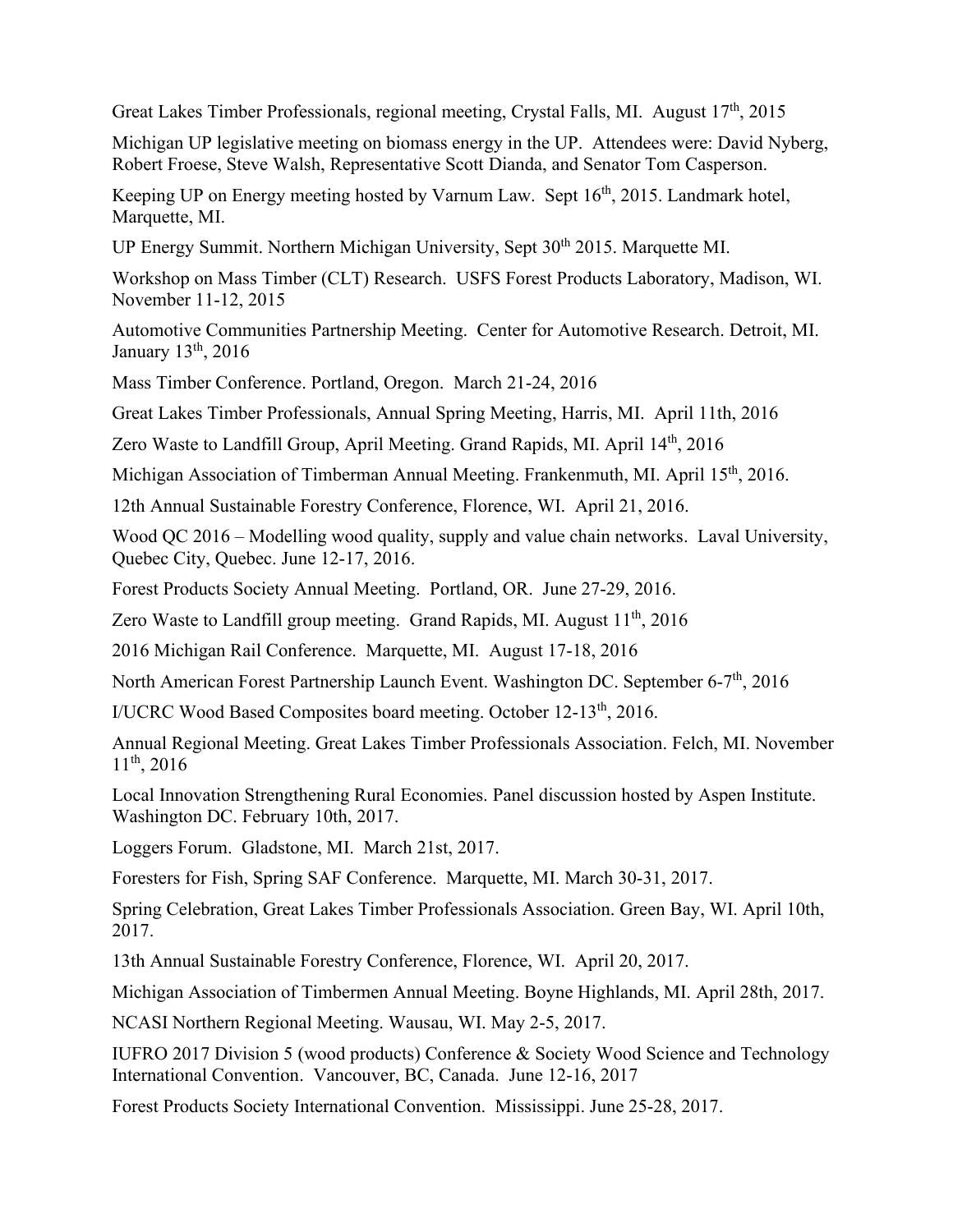Ubanwood tour  $&$  woodworking showcase. Ann Arbor, MI. July  $28<sup>th</sup>$ , 2018 World Bioeconomy Forum. Ruka, Finland. September 2018 and 2019.

## Publications

Bunce A. Volin J. Miller D. Parent J. Rudnicki M. (2019) Determinants of Tree Sway Frequency in Temperate Deciduous Forests of the Northeast United States. 266-267. Agricultural and Forest Meteorology.

Pringle A.M. Rudnicki M. and Pearce J. (2017) Wood Furniture Waste-Based Recycled 3-D Printing Filament. Forest Products Journal. https://doi.org/10.13073/FPJ-D-17-00042

Ross R.J. Wang X.; Rudnicki, M. 2017. New technologies aid in assessing trees. The Forestry Source 22:2:22-23. Society of American Foresters.

Rudnicki M. Wang X. Ross R. Xiping W. and Prezinski K. (2016) Measuring Wood Quality in Standing Trees. Gen. Tech. Rep. FPL-GTR-248. Madison, WI: US Department of Agriculture, Forest Service, Forest Products Laboratory. 248:13 p.

Hiscox A.L. Rudnicki M. and Miller D.R. (2015) Understanding turbulent kinetic energy (TKE) stationarity within a forest canopy. Agricultural and forest meteorology. 214: 124-133

Xue Z. Miller D.R. Rudnicki M. and Hiscox A. (2014) Methodology to Determine Dynamic Wind Gust Impressions from Tree Sway Measurement in a Coniferous Forest Canopy. Agricultural and Forest Meteorology. Accepted with revisions.

Webb V.A. Rudnicki M. and Muppa S.K. (2013) Analysis of tree sway and crown collisions for managed *Pinus resinosa* in southern Maine. Forest Ecology and Management. 302: 193-199.

Murphy K.D. and Rudnicki M. (2012) A Physics-Based Link Model for Tree Vibrations. The American Journal of Botany 99(12): 1918-1929.

Granucci, D.V. Rudnicki, M., A.L. Hiscox, Su, H.-B. and Miller D.R. (2012) Quantifying the effects of freezing on tree sway frequency. Agricultural and Forest Meteorology. 168 (2013) 10- 14.

Webb V.A. and Rudnicki M. (2009) A Linear Analysis of the Interaction Between the Atmosphere and an Underlying Compliant Plant Canopy. Boundary Layer Meteorology. 133:93-111.

Rudnicki M. Meyer T.H. Silins U. Lieffers V.J. and Webb V.A. (2008) The periodic motion of lodgepole pine trees as affected by collisions with neighbors. Trees: Structure and Function. 22: 475-482.

Rudnicki M. and Meyer T. (2007) Methods to convert local sampling coordinates into geographic information system/global positioning systems (GIS/GPS)-compatible coordinate systems. Northern Journal of Applied Forestry. 24(3): 233-238

Rudnicki M. and Burns D.P. (2006) Branch sway period of 4 tree species using 3-D motion tracking. Proceedings of the Fifth Plant Biomechanics Conference, STFI- Packforsk, Stockholm, Sweden 25-30.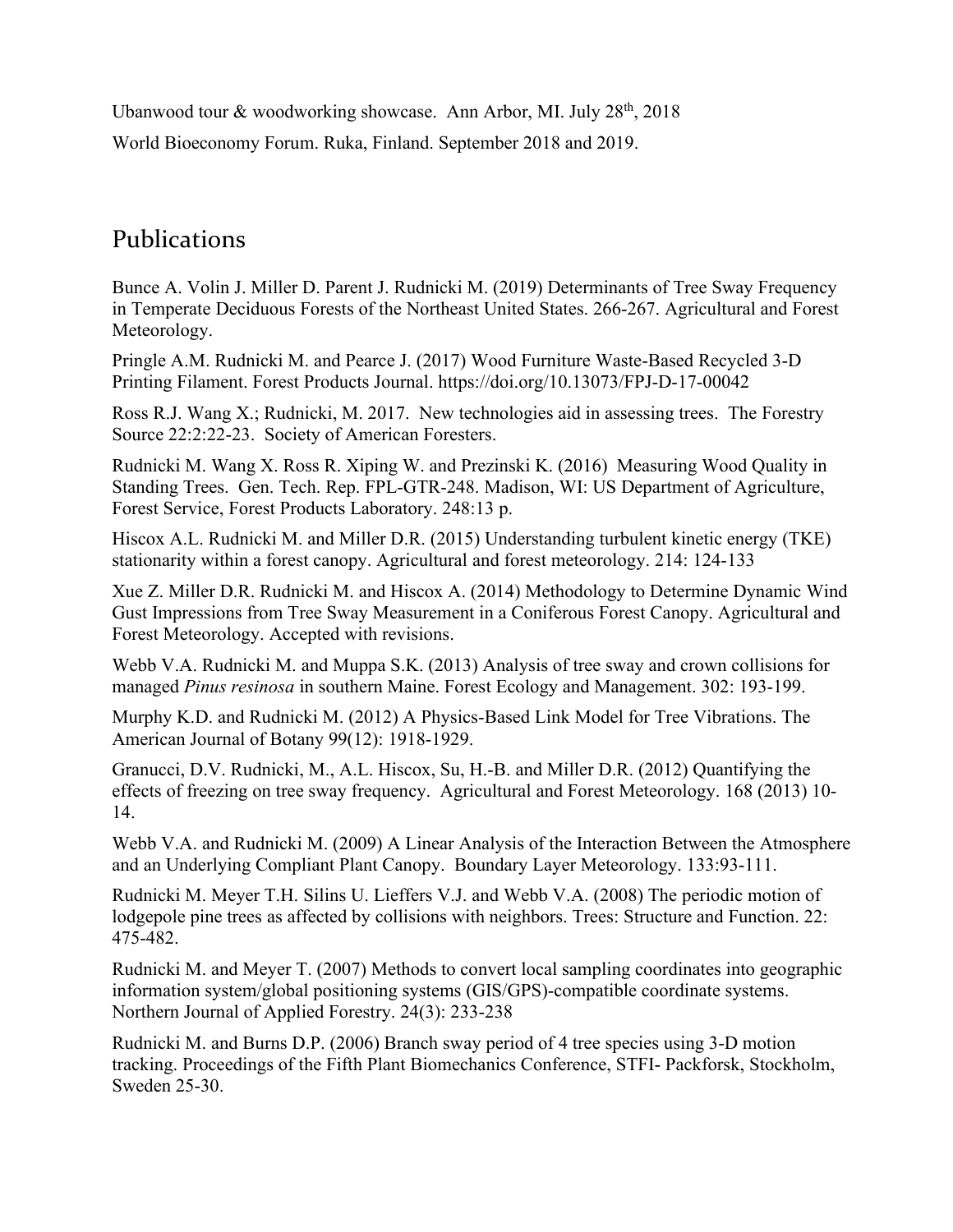Meng S.X , Lieffers V.J., Reid D.E.B., Rudnicki M., Silins U. and Jin M. (2006) Reducing stem bending increases the height growth of tall pines. Journal of Experimental Botany. 57(12):3175- 3182; doi:10.1093/jxb/erl079

Meng S.X., Rudnicki M., Lieffers V.J., Reid D.E.B. and Silins U. (2006) Preventing crown collisions increases the crown cover and leaf area of maturing lodgepole pine. Journal of Ecology. 94(3): 681-686 doi: 10.1111/j.1365-2745.2006.01121.x

Vollsinger, S., Mitchell S.J., Byrne K.E., Novak M.D. and Rudnicki M. (2005) Wind tunnel measurements of crown streamlining and drag relationships for several hardwood species. Canadian Journal of Forest Research 35(5) 1238-1249

Rudnicki M., Mitchell S.J. and Novak M.D. (2004) Wind tunnel measurements of crown streamlining and drag relationships for three conifer species. Canadian Journal of Forest Research 34: 666-676

Rudnicki M., Silins U. and Lieffers V.J. (2004) Crown cover is correlated with relative density, tree slenderness and tree height in lodgepole pine. Forest Science 50(3): 356-363

Chen J., Song B., Moeur M., Rudnicki M., Bible K., Shaw D.C., Braun D.M. and Franklin J.F. (2004) Coherent spatial relationships of species distribution and above-ground biomass in an old-growth *pseudotsuga-tsuga* forest. Forest Science 50(3): 364-375

North M., Chen J., Song B., Rudnicki M. and Oakley B. (2004) Forest stand structure and pattern of old-growth Douglas-fir and mixed-conifer forests. Forest Science 50(3): 299-311

Rudnicki M., Lieffers V.J. and Silins U. (2003) Stand structure governs the crown collisions of lodgepole pine. Canadian Journal of Forest Research 33: 1238-1244

Rudnicki M., Silins U., Lieffers V.J. and Josi G. (2001) Measure of simultaneous tree sways and estimation of crown interactions among a group of trees. Trees: Structure and Function 15: 83-90

Rudnicki M. and Chen J. (2000) Relations of climate and radial increment of western hemlock in an old-growth Douglas-fir forest in southern Washington. Northwest Science 74  $(1): 57-68$ 

## Proceedings

Bunce, A. (Presenter), DiFalco, S., Fahey, R., Hale, D., Kloster, D., Marek, N., Morzillo, A., Parent, J., Julia Rogers, J., Rudnicki, M., Volin, J., Ward, J., Witharana, C. and Worthley, T. Adapting Adaptive Silviculture to Exurban Forest Socioecological Systems. IUFRO 2020 Wind and Trees Conference. 24-28 February, 2020. Rotorua, New Zealand.

Bunce, A. (Presenter), DiFalco, S., Fahey, R., Hale, D., Kloster, D., Marek, N., Morzillo, A., Parent, J., Julia Rogers, J., Rudnicki, M., Volin, J., Ward, J., Witharana, C. and Worthley, T. Adapting Adaptive Silviculture to Urban-Exurban Socioecological Systems. Ecological Society of America annual meeting. Louisville, MO. August 11-16, 2019.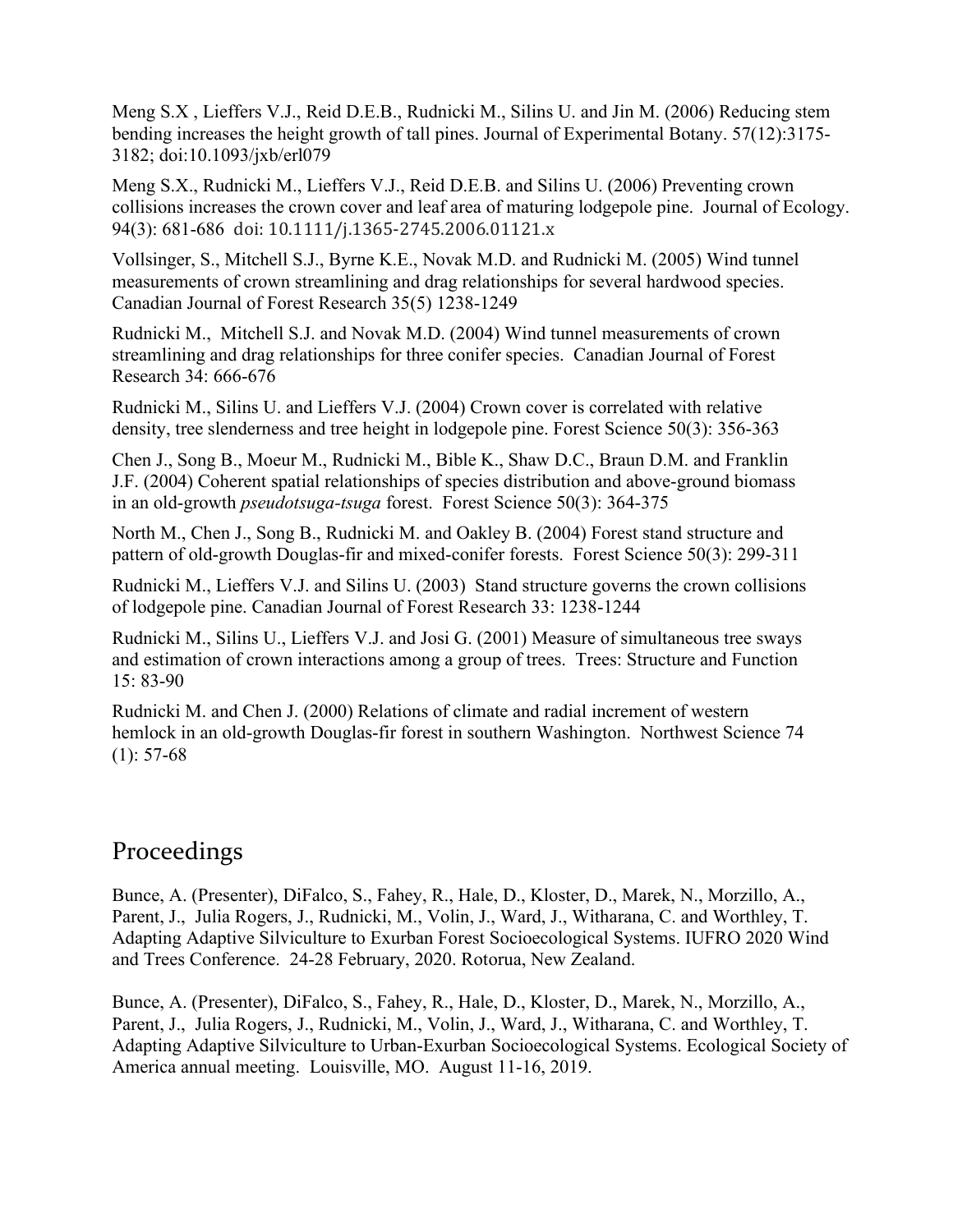Rudnicki, M. (Presenter), Pearce, J. M., Pringle, A., Advancements in Fiber-Polymer Composites Symposium, "Viability of Up-Cycling Wood Furniture Waste to 3-D Printing Filament" Forest Products Society, Madison, WI. (May 16, 2017 - May 18, 2017).

Rudnicki, M. (Presenter), Dickinson, Y., Wang, X., Ross, R. Non-destructive Wood Quality Assessment and Application to Forest Management. 20th International Nondestructive Testing and Evaluation of Wood Symposium. Madison, WI. (September 12–15, 2017).

Rudnicki M., Worthley T. and J. Volin. STORMWISE: An Initiative to Mitigate Storm Damage to Forest Edges and the Electrical Infrastructure. Society of American Foresters/CIF/IUFRO National Convention. Salt Lake City, Utah. October 8-11, 2014.

Rudnicki M., Worthley T. and J. Volin. Dynamic Tree Sway Response After Storm Resiliency Management. International Society of Arboriculture Annual International Conference and Trade Show. Milwaukee, Wisconsin, August 2-6, 2014.

Rudnicki M., and K. Murphy. A Physics-Based Model for Tree and Branch Vibrations. International Society of Arboriculture Annual International Conference and Trade Show. Toronto, Canada. August 3-7, 2013.

Klinck J., Rudnicki M. and T. Worthley. Deciduous Tree Sway Frequency Along a Forested Edge. March 18th 2013. Connecticut Conference on Natural Resources, Storrs, CT.

Rudnicki M., Worthley T. and J. Volin. Mitigating Tree Hazards by Managing the Forest Edge for Stability. March 18<sup>th</sup> 2013. Connecticut Conference on Natural Resources, Storrs, CT.

Rudnicki M., Murphy K. and A. Campiformio. Branch Motion of Mature Decurrent Crowns: Experimental and Theoretical Analysis. 7th Plant Biomechanics International Conference. Clermont-Ferrand, France. August 20-24, 2012.

Rudnicki M., Hiscox A., Muppa S., Su H.-B. and D. Miller. Sway Measurement of a Large Array of Trees Coupled With Canopy Turbulence - An Overview. First Conference on Atmospheric Biogeosciences, 29 May–1 June 2012, Boston, MA.

Su H.-B., Rudnicki M., Hiscox A. and D. Miller. SwayLES: a coupled large-eddy simulation treesway model 30th AMS Conference on Agricultural and Forest Meteorology. 29 May–1 June 2012, Boston, MA.

Rudnicki M. and D.V. Granucci. Quantifying the response of conifers under freezing conditions. IUFRO Research Conference: Wind & Trees. July 31-Aug 4<sup>th</sup>, 2011. Atlanta, GA.

Web V.A. and M. Rudnicki. Sway and collision dynamics of red pine. IUFRO Research Conference: Wind & Trees. July 31-Aug 4<sup>th</sup> 2011. Atlanta, GA.

Su, H.-B., Hiscox A., Rudnicki M. and D. Miller. A Coupled 3-D Large-Eddy-Simulation-Tree-Sway Model. IUFRO Research Conference: Wind & Trees. July 31-Aug 4th 2011. Atlanta, GA.

Rudnicki M. and V.A. Web. Modeling and measuring crown collisions for managed Pinus resinosa in southern Maine. 8th North American Forest Ecology Workshop, Roanoke VA. June 19-23, 2011.

Web V.A. and M. Rudnicki. Theoretical and Empirical analysis of Crown Collisions in a Forest Canopy. Ecological Society of America, Annual Meeting. Pittsburgh, PA, August 2-6<sup>th</sup>.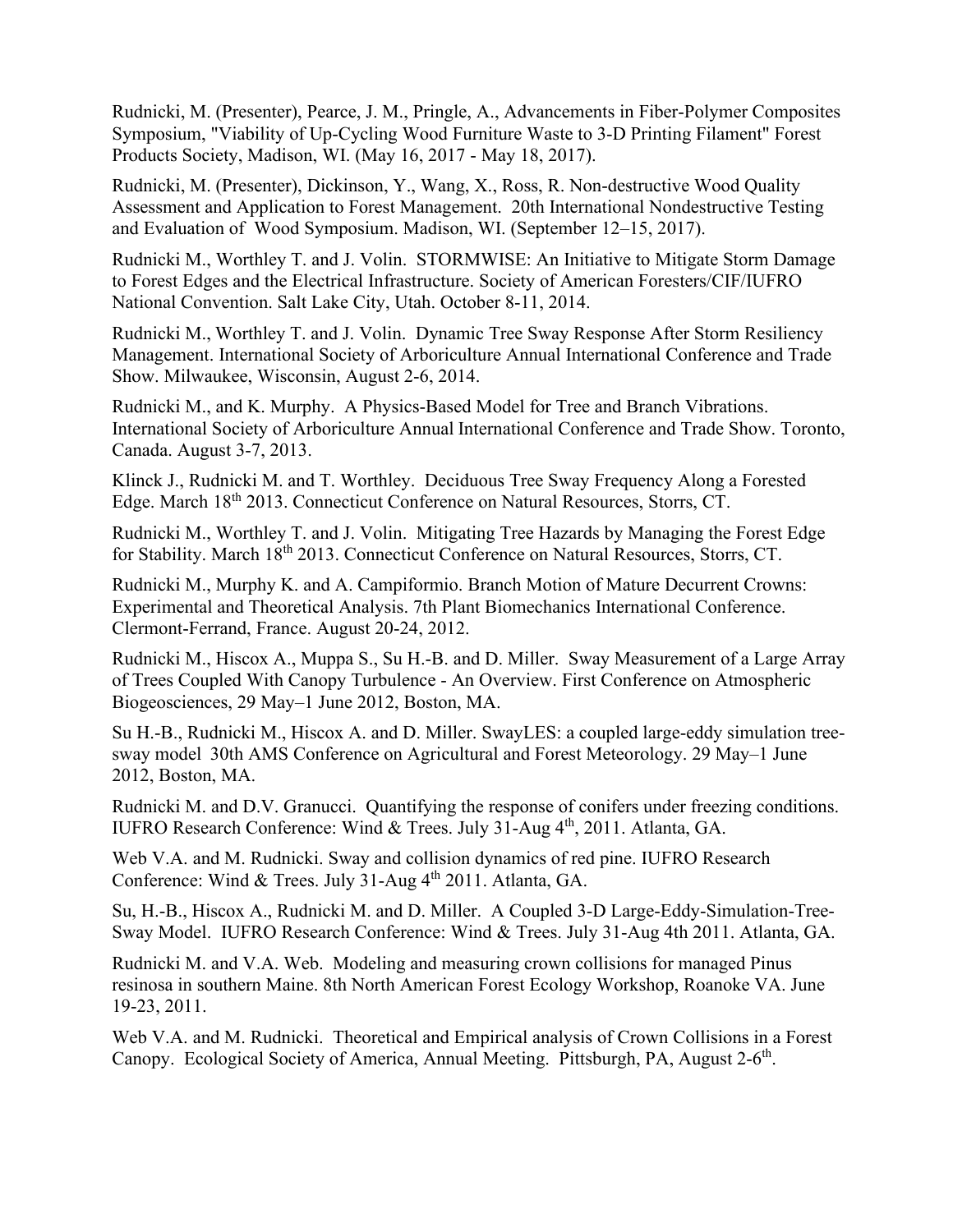Campiformio A.T. and M. Rudnicki. Assessing Branch Sway Dynamics Using 3D Motion Capture. Tree Biomechanics Research Week and Symposium. The International Society of Arboriculture. Shalersville, OH, August 21- 27, 2010.

Rudnicki M. and V.A. Web. Crown Collisions in a Forest Canopy. Tree Biomechanics Research Week and Symposium. The International Society of Arboriculture. Shalersville, OH, August 21- 27, 2010.

Web V.A. and M. Rudnicki. Estimating Wind Forces and Bending Moments In a Forest Stand Before and After Thinning. 2nd International Conference on Wind Effects on Trees, University of Freiburg, Germany, October 10-13, 2009.

Su, H.-B., Rudnicki M., Miller D., Hiscox A. and V.A. Webb. Large-Eddy Simulation of the Aerodynamic Interactions between Canopy Roughness Sublayer Turbulence and Tree-Sway Motions 2nd International Conference on Wind Effects on Trees, University of Freiburg, Germany, October 10-13, 2009.

Hall S., Jones M. and M. Rudnicki. Visualization and automation of forest sway. 2nd International Conference on Wind Effects on Trees, University of Freiburg, Germany, October 10-13, 2009.

Webb V.A. and M. Rudnicki. Tree motion and bending stresses in response to wind. Eastern CANUSA Forest Science Conference. October 17-18, 2008. University of Maine, Orono, Maine.

Rudnicki M. and V.A. Webb. Damped periodic sways in pine and maple canopies. Oral presentation. IUFRO Section 8.01.11 International Conference on Wind and Trees. August 5–9, 2007. Vancouver, British Columbia, Canada.

Webb V.A. and M. Rudnicki. A simple linear model for estimating energy losses from crown collisions. Poster presentation. IUFRO Section 8.01.11 International Conference on Wind and Trees. August 5–9, 2007. Vancouver, British Columbia, Canada.

Rudnicki M., Lieffers V.J., Silins U. and S.X. Meng. Tree crown collisions and their role in crown shyness and forest stand development. Ninth Annual Northeastern Forest Mensurationist Meeting, November 2-3, 2005. Freeport, Maine.

Rudnicki M. and T.H. Meyer. Tree sway and the effect of crown collisions. Poster presentation at Ecological Society of America annual meeting. Montreal, Quebec, August 7- 12, 2005.

Mitchell S.J., Rudnicki M., Novak M. and K. Byrne. Drag relationships for conifer species from coastal British Columbia. 4<sup>th</sup> International Plant Biomechanics Conference. East Lansing, Michigan, June 6-10, 2003.

Rudnicki M., Silins U. and V.J. Lieffers. How stand structure affects the crown collisions of lodgepole pine. Oral presentation at Ecological Society of America annual meeting. Madison, Wisconsin, August 5-10, 2001.

Rudnicki M., Silins U., Lieffers V.J. and G. Josi. Measuring tree wind sways and estimating their crown interactions. Oral presentation at Ecological Society of America annual meeting. Snowbird Utah, August 5-10, 2000.

Rudnicki M., Lieffers V.J. and U. Silins. Assessing crown abrasion in an even-aged lodgepole pine stand. Poster presentation at Research Revelations 1999. University of Alberta, Edmonton Alberta, February 5th, 1999.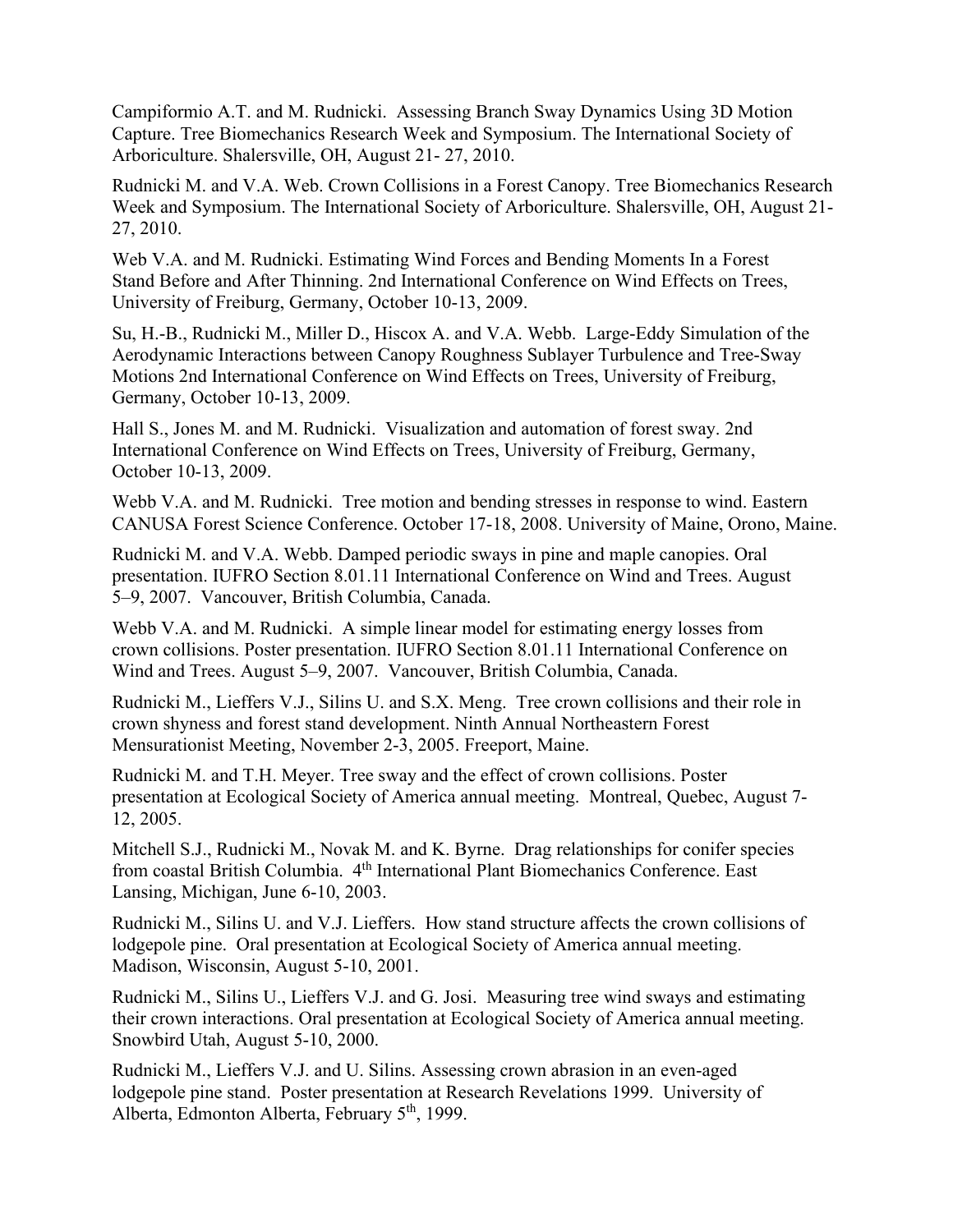Rudnicki M. and J. Chen. Effects of climate on correlations between height class and radial growth of Western Hemlock in an old growth ecosystem. Oral presentation at Ecological Society of America annual meeting. Albuquerque, New Mexico, August 10-14, 1997.

### Service

### **Current**

Advisory Board Member of the World Bioeconomy Forum 2019-2020. Ruka, Finland.

Advisory committee member – Tech Forward Team on Advanced Materials and Manufacturing.

Coordinator of Industrial Research, Innovation, and Commercialization, School of Forest Resources and Environmental Science, Michigan Technological University. 2018 – present.

MTU Faculty Senate, Senator. 2018 to present Member Administrative Policy Committee 2018-present Chair, Administrative Policy Committee. 2019-present

MTU Faculty Senate, Alternate Member. 2017-2018 Member - General Education and Assessment Committee

Sands Pilot Plant, building manager for SFRES. 2017 - present.

Member of Governing Board for the Michigan Tech Enterprise Program (2016-present)

### **Past**

Member of the SFRES Wood Science Faculty Search committee. Fall- Spring 2015-2016.

Forest Science Coordinator, 2013-2014. New England Society of American Foresters (NESAF). Executive committee position to provide NESAF with an effective means for the development, dissemination, and use of forest sciences across 4 SAF divisions and 6 states.

Internship committee. 2013-2014- College of Agriculture and Natural Resources

Tree Protection Examination Board. 6/6/2012-2014. Governor Appointee. Duties include creating/updating written exam and conducting oral exam of applicants for Arborist license in state of Connecticut.

Executive committee member of Atmospheric Sciences Group (representing the Dept of Natural Resources and the Environment). University of Connecticut. 2008-2014.

Member of Courses and Curriculum Committee. Department of Natural Resources and the Environment. University of Connecticut 2006 – 2014.

Chair of Courses and Curricula Committee. 2009- 2013. Department of Natural Resources and the Environment, University of Connecticut

Lead annual forest walk 2005-2014. Associated with the annual College of Agriculture and Natural Resources, Cornucopia Fest!, My tour consists of a 2-hr walk through the UConn forest explaining its history, ecology and management to the public.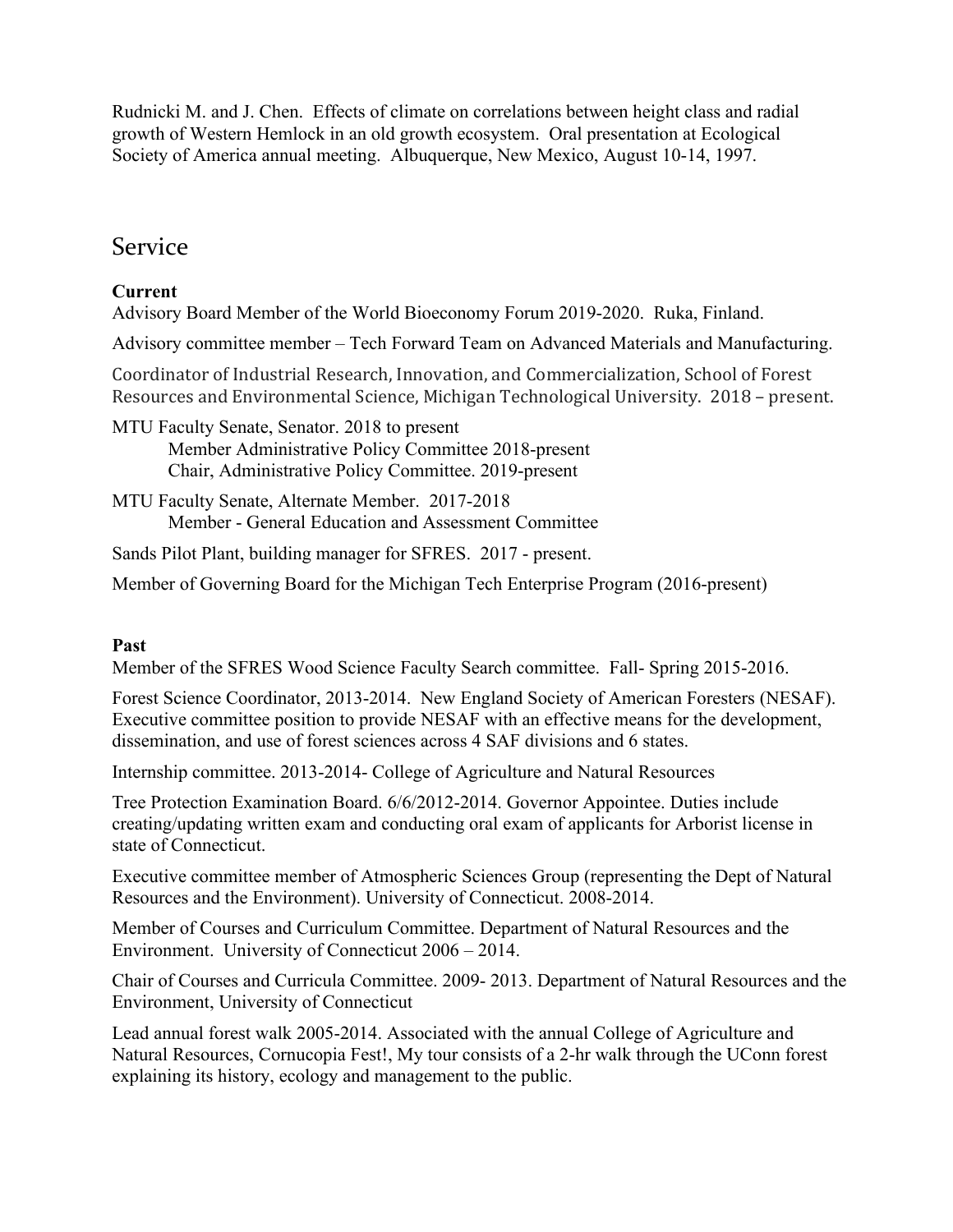Faculty Advisor for Forestry and Wildlife Club, 2007 – 2014. Oldest student group on campus whose signature activity is the production of maple syrup from the UConn forest.

Faculty Advisor for Uconn Timber Team, 2008 – 2014. Competitive student group (formed in 2008) which hosts annual invitational meets and in its short history has produced nationally ranked timber sports competitors.

University of Connecticut Liaison to CT Department of Energy and Environment for planning and hosting No Child Left Inside – Great Park Pursuit, 2-day event at UConn Storrs Campus. Spring 2014.

Committee member, College of Agriculture and Natural Resources Courses and Curricula committee. 2009-2013. University of Connecticut

Co-founder and steering committee co-chair (with Jason Vokoun) of: Connecticut Conference on Natural Resources – Many Resources, One Environment. First hosted in March 2007, this annual conference has quickly become the signature event for the Department of Natural Resources and the Environment.<http://www.ccnr.uconn.edu/>

Atmospheric Science Group (University level), Committee Chair 8/25/2007- 2009. Led formation of inter-departmental/inter-college Atmospheric Science Group (ASG) for the purpose of elevating atmospheric and related science research at UConn to national prominence. I represented UConn at the October 2008 UCAR membership meeting in Boulder, CO where the University was elected to membership. <http://www.cese.uconn.edu/ASG/index.html>

University of Connecticut Graduate Faculty Council – Representative for the Department of Natural Resources and the Environment, 2005-2009.

College of Agriculture and Natural Resources - Committee on Excellence, 2006 – 2009.

Connecticut Urban Forest Council – Board of Directors Member 2006-2008.

Seminar Series Committee (NRE Department), 2005 – 2008.

### **Ad hoc reviewer for journals:**

Forest Ecology and Management Journal of Ecology Forest Science Canadian Journal of Forest Research European Journal of Forest Research Trees: Structure and Function Forestry (Oxford) IEEE – Computing in Science and Engineering Probabilistic Engineering Mechanics

## Graduate Students (major advisor)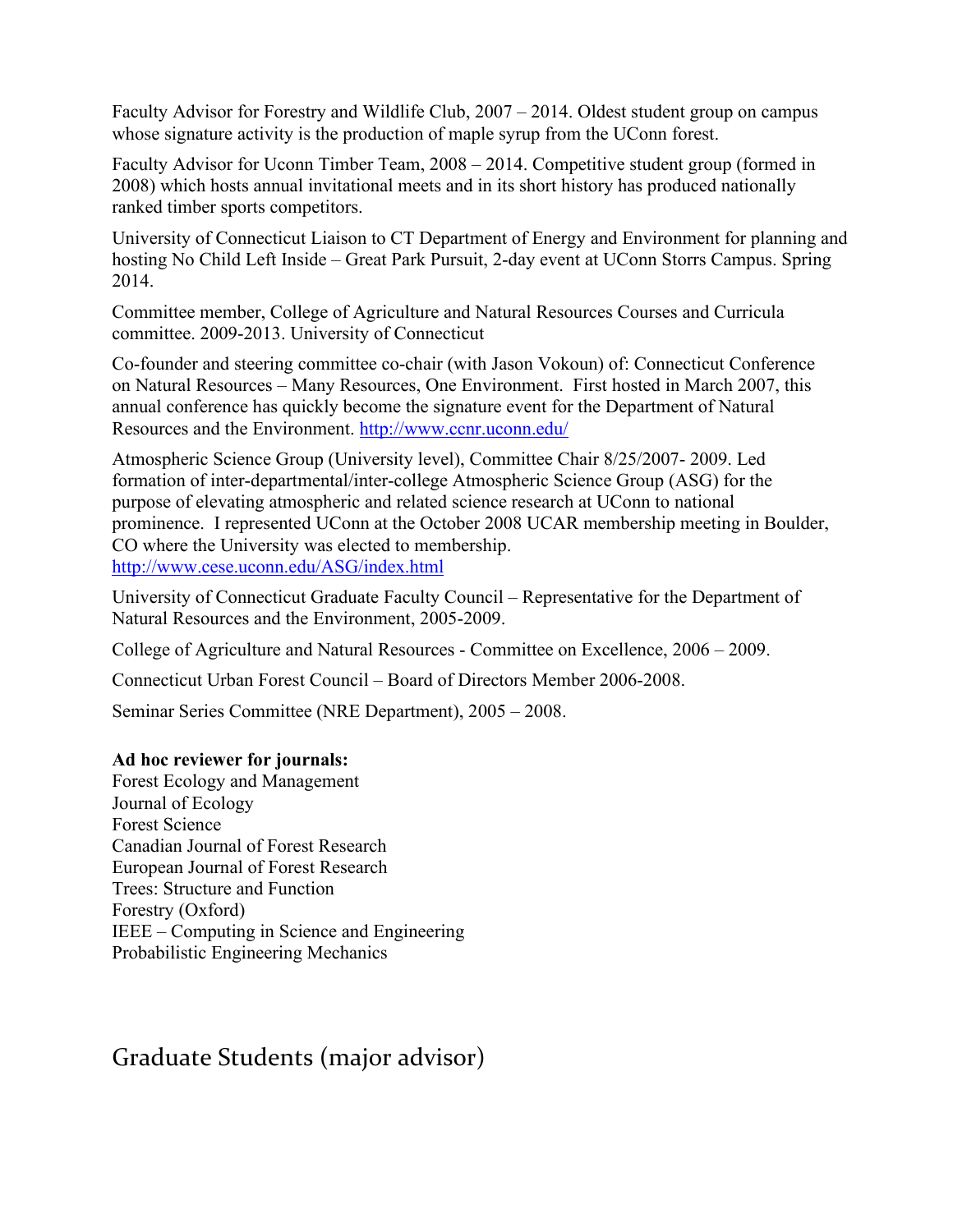### **MS Graduated**

Daniel P. Burns (2006) Nicholas McIntosh (2010) Anna Campiformio (2012) William Lytle (2016) Amanda Bunce (2017)

#### **Ph.D. Graduated**

Vincent Allen Webb - A Theoretical and Experimental Investigation of Crown Collisions in a Forest Canopy. PhD. Dissertation, University of Connecticut. Degree conferred Spring 2011.

#### **Post-Doctoral Fellows**

Shravan Kumar Muppa (2012-2013). Spatio-temporal interactions of tree sway and coherent wind structures in a mature conifer forest. (Funded by the National Science Foundation)

Jason Parent (2014-2016) LiDAR based tree risk assessment. (Funded by Northeast Utilities)

### **Doctoral Advisory Committee Member**

Munkaila Musah September 5, 2017 - May 1, 2020

### Grants

### **Pending**

*Hardwood Cross-Laminated Timber for Enhanced Infrastructure Resilience, Economic Prosperity, and Environmental Sustainability* PI: Qingly Dai. Co-Pi's: Andrew Swartz, David Watson, Dan Dowden, David Shonnard, Xinfeng Xie, Jenny Apriesnig, Allison Mills. Project Coordinators: Mark Rudnicki and Melanie Watkins Sponsor: National Science Foundation – Leap Hi Submitted: September 1, 2019 Request: \$1,699,627

*Research & Development Measurement and Validation of In-Plane Structural Design Properties for Diaphragm Design with ANSI/PEG 320 Grade V2 CLT and Beetle-Killed Spruce CLT*  PI: Qingly Dai. Co-Pi: Mark Rudnicki, Yvette Dickinson, Xinfeng Xie Sponsor: US Dept of Agriculture Submitted: February 25, 2019 Request: \$240,777

### **Current Grants**

*Demonstrate the Durability of Enhanced Domestic Hardwoods for U.S. Army Tactical Trailer Decking*  PI: Xinfeng Xie. Co-Pi: Mark Rudnicki Sponsor: US Dept of Agriculture Award: \$184,928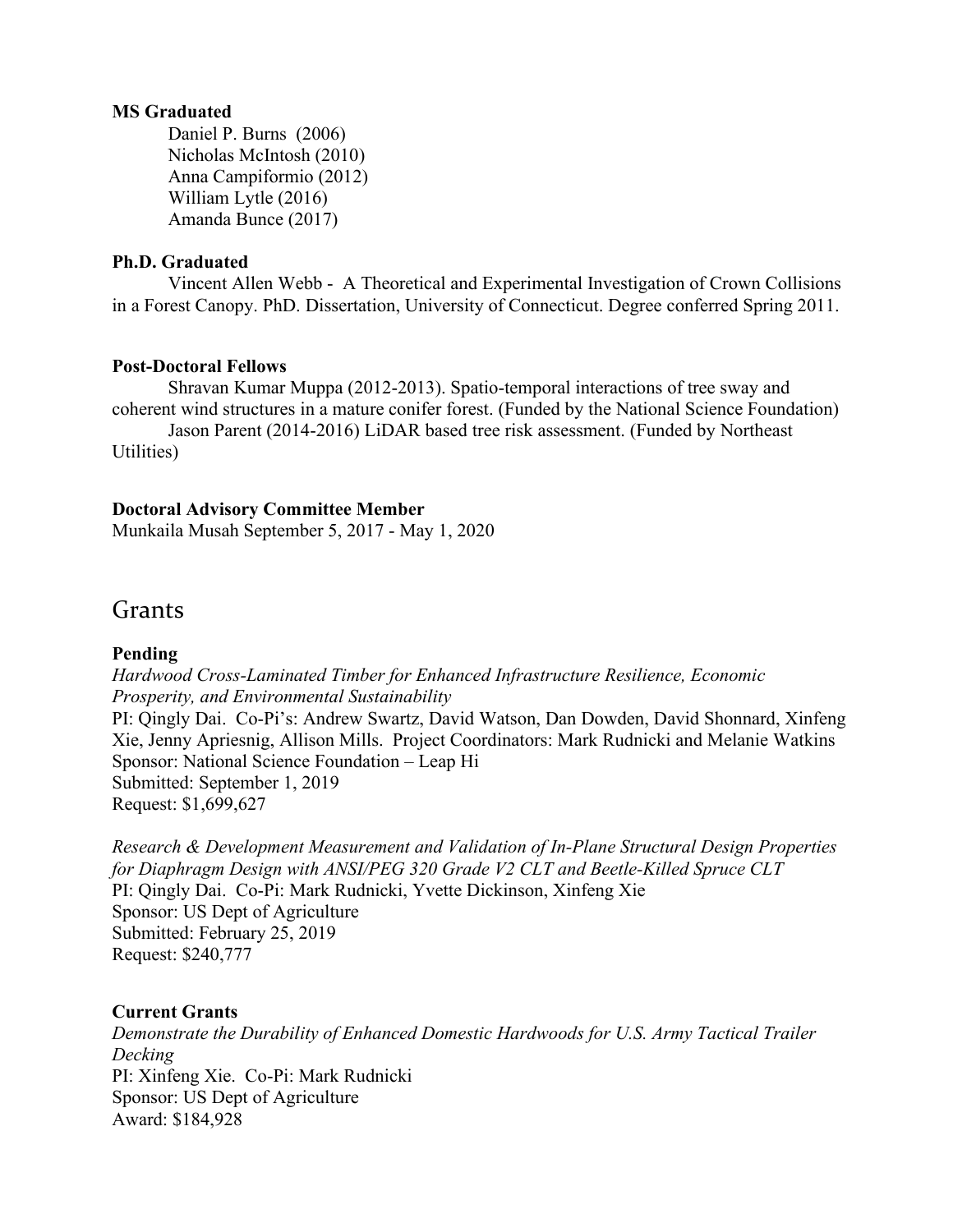Starting Date: September 3, 2019 Ending Date: August 31, 2022

*Facilitating the establishment of a mass timber building on the campus of Michigan Technological University*  PI: Mark Rudnicki. Co-Pi: Jacob Guter, Micheal Abbott Sponsor: US Endowment for Forestry & Communities Inc Amount of Award: \$100,000 Starting Date: August 1, 2019 - July 31, 2021

*Research & Development Lignin-based cost-effective renewable polyols for polyurethane formulations*  PI: Xinfeng Xie. Co-Pi: Mark Rudnicki, David Shonnard Sponsor: Ford Motor Co Amount of Award: 199,945 Starting Date: January 1, 2019 - December 31, 2020

*Biocarbon- A Renewable and Lightweight Functional Filler for Polymer Composites.* PI: Xingeng Xie. Co-PI's: Mark Rudnicki, Robert Handler, and Patricia Heiden. Sponsor: Ford Motor Company. Amount of award: \$200,000 Starting Date: 6/1/2019 - 5/31/2020

*Ensuring salvaged, beetle-killed trees are utilized for the highest and best use through the application of new technologies* PI: Yvette Dickinson. Co-PI's: Mark Rudnicki, John Forsman Sponsor: US Forest Service, Wood Innovations Funding Opportunity Amount of award: \$222,949 Starting Date: 6/1/2016 - 12/31/2019

*Michigan Wood Innovation Team*

PI: Don Peterson. Co-PI's: Mark Rudnicki, George Berghorn, Anthony Weatherspoon, Jessica Simons Sponsor: US Forest Service, Wood Innovations Funding Opportunity Amount of award: \$249,750 Starting Date: 9/1/2016 - 12/31/2020

#### **Completed Grants**

*Training Forestry Graduates In Landscape-Scale Sustainability Planning: Integrating Decision-Science With Social-Ecological Geospatial Models* PI: Chadwick Rittenhouse. Co-PI's: Mark Rudnicki, John Volin, Thomas Worthley, Daniel Civco and Jason Vokoun Source of Support: USDA NIFA National Needs Graduate Fellowships Program Project Location: University of Connecticut Total Award Amount: \$286,000 Starting Date: 2/1/2014 Ending Date: 1/31/2018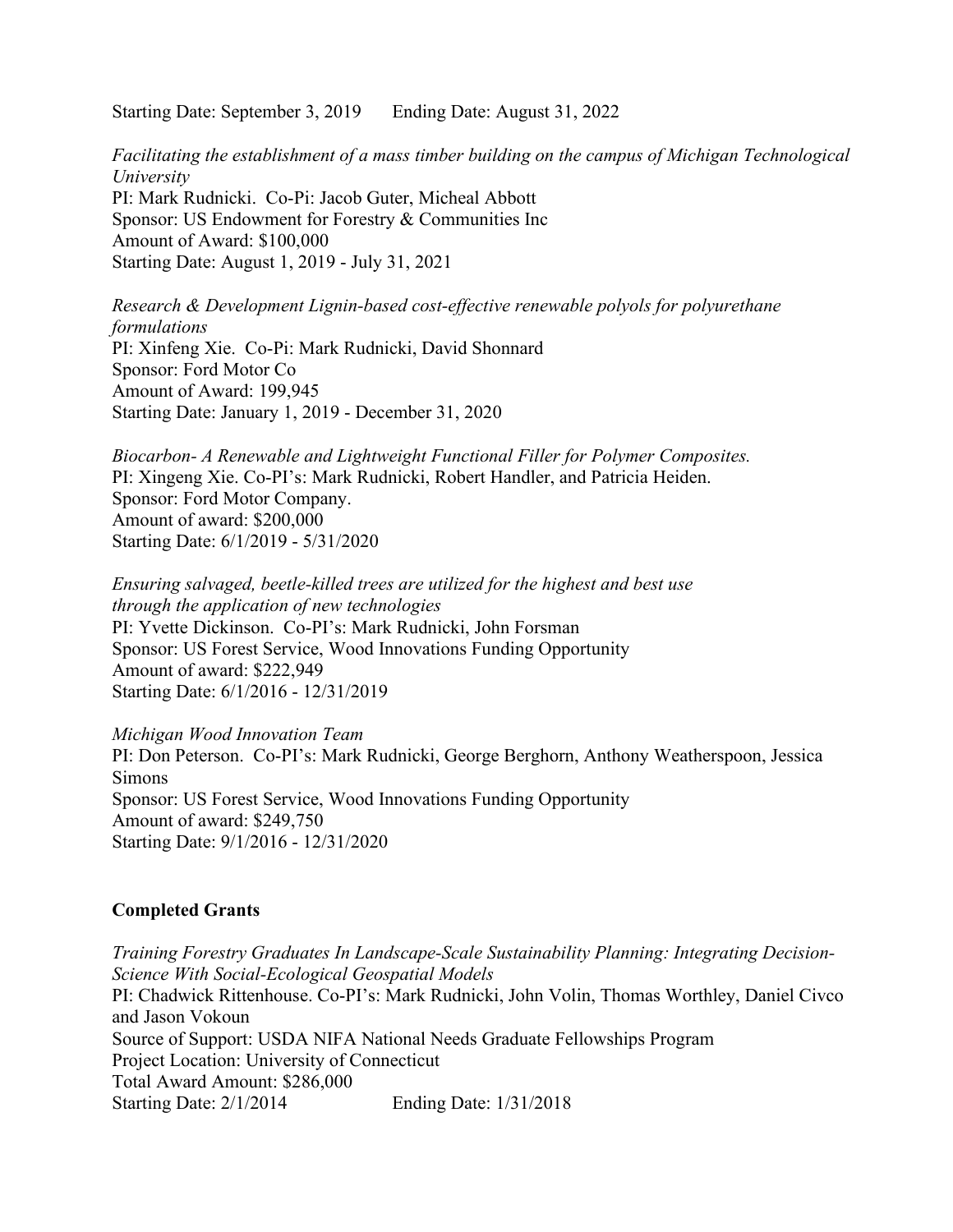*CONS00906, Biomechanical assessment of silvicultural treatments to enhance wind firmness of forest edge tress in southern New England* PI: Mark Rudnicki Co-PI: Thomas Worthley Source of Support: USDA McIntire-Stennis Project Location: University of Connecticut Total Award Amount: \$88,400 Starting Date: 10/01/2012 Ending Date: 9/31/2017

*Biomaterials— environmentally responsible use of our urban and rural natural resources.*  PI: Ross, R.J. CO-PI: Bal, T.; Perez, L.; Brashaw, B.K. Branching Out to Urban Audiences. USDA Forest Service. Total Award: \$4,500. Starting Date: 2/1/2017 Ending Date: 10/1/2017

*Nondestructive Testing Techniques for Use in U.S. Forest Service Forest Inventory and Analysis Program* PI: Mark Rudnicki Source of Support: US Forest Service, Joint Venture Agreement Total amount of award: \$25,000 +10,000 supplemental (35,000 total) Starting Date: 6/1/2015 Ending Date: 12/1/2017

*Upcycling Furniture Manufacturing Waste into 3-D Printed Parts*  PI: Joshua Pearce Co-PI: Mark Rudnicki, Glenn Larkin Source of Support: BIFMA (Business and Institutional Furniture Manufacturers Trade Association Total Award: \$25,000 Starting Date: 2/15/2016 Ending Date: 2/16/2017

*Northeast Utilities Center for Resilient Energy (NURE)* PI: Emmanouil Anagnostou (CEE) Co-PI: Brian Hartman (Math), Marina Astitha (CEE), Peng Zhang (EE), Peter Luh (EE) Award amount 7,000,000 PI: Mark Rudnicki Co-PI: Thomas Worthley, John Volin, Christine Kirchhoff, Anita Morzillo Award amount 3,000,000 Source of Support: Northeast Utilities Project Location: University of Connecticut, Storrs, CT Total Award Amount: \$10,000,000 Starting Date: 09/01/2015 Ending Date: 08/31/2020

*Project: The United Illuminating Company Participation in the 2-year Demonstration Activity* PI: Emmanouil Anagnostou Co-PI's: Mark Rudnicki, Brian Hartman, Marina Astitha Source of Support: The United Illuminating Company Project Location: University of Connecticut Total Award Amount: \$495,000 Starting Date: 2/15/2014 Ending Date: 2/16/2016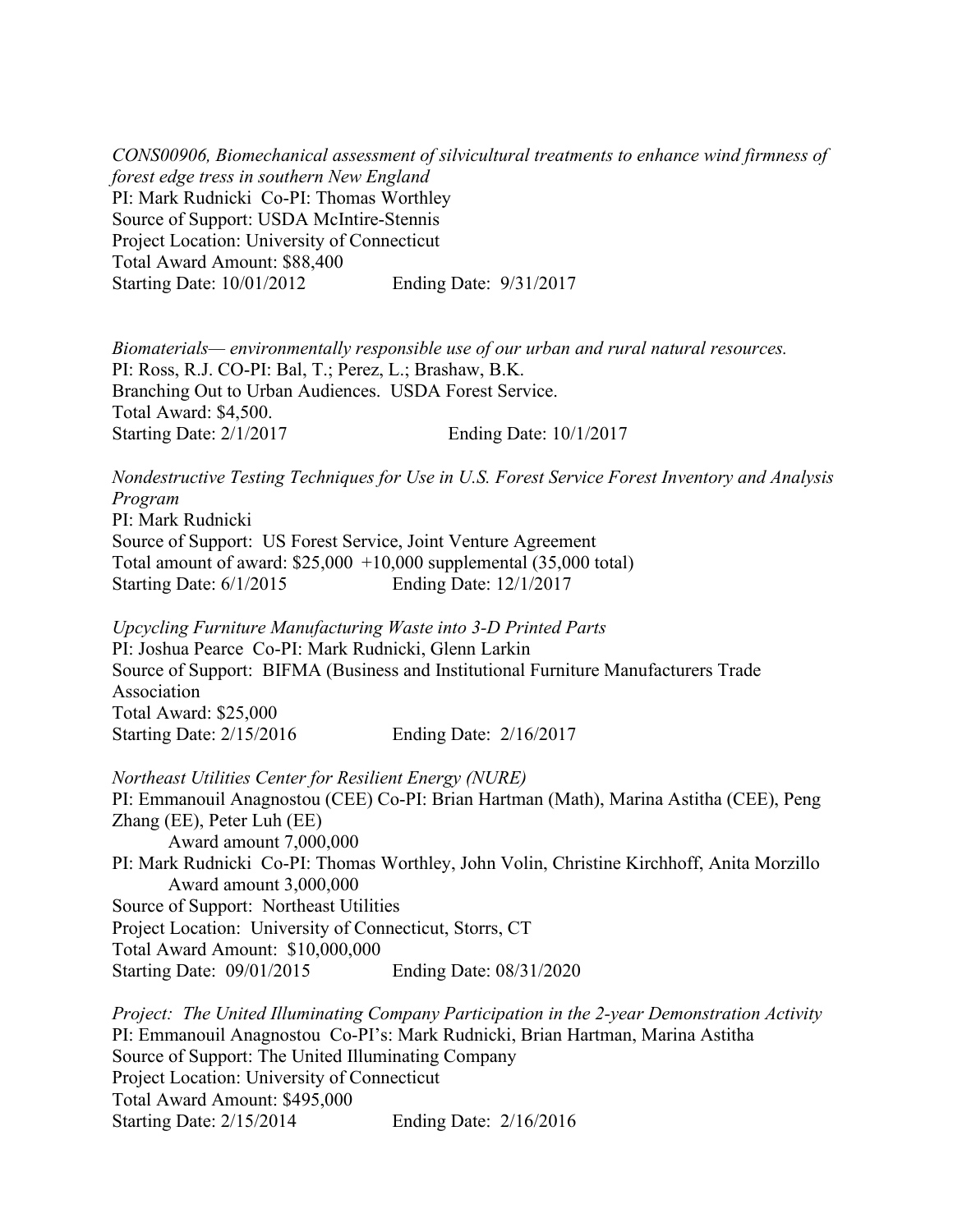*Northeast Utilities Bridge Funding – Infrastructure Damage Modeling* PI: Emmanouil Anagnostou (CEE) Co-PI's: Mark Rudnicki (NRE), Brian Hartman (Math) Source of Support: Northeast Utilities (Industry) Project Location: University of Connecticut Total Award Amount: \$1,130,000 Starting Date: 5/20/2013 Ending Date: 5/31/2015

*"Stormwise:" An innovative approach to forest stewardship, public outreach and stakeholder collaboration at the landscape scale.* PI: Thomas Worthley Co-PI: Mark Rudnicki and Jeff Ward Source of support: US Forest Service State and Private Forestry FY 2013 Northeastern Area Competitive Grant Program. Total Award Amount: \$273,000 Starting Date: July 2013 Ending Date: June 2016

*Northeast Utilities Bridge Funding – Vegetation Management* PI: Mark Rudnicki Co-PI: Thomas Worthley, John Volin Source of Support: Northeast Utilities (Industry) Project Location: University of Connecticut Total Award Amount: \$730,000 Starting Date: 5/20/2013 Ending Date: 5/31/2015

*Tree biomechanics and mitigating tree hazards* PI: Mark Rudnicki. Co-PI's: Brian Kane (University of Massachusetts), Jason Grabosky (Rutgers), Greg Dahl (University of West Virginia). 2013 NERA Planning Grants (Northeastern Regional Association of State Agricultural Experiment Station Directors) Total Award: \$8,000 Starting Date: May 2013 Ending Date: December 2014.

*Collaborative Research: Measurement and Modeling of Aerodynamic Interactions between Tree-Sway Motion and Turbulence in and above a Forest Canopy.*  PI: Mark Rudnicki. Co-PI: David R. Miller (University of Connecticut) PI: Hong-Bing Su (East Carolina University) PI: April Hiscox (University of South Carolina) National Science Foundation – Program in Physical and Dynamic Meteorology. Total award: \$832,708 Starting Date: 2/1/ 2009 Ending Date: 2/1/ 2012.

*Interactions of Wind and Northeastern Forest Canopies.* PI: Mark Rudnicki USDA McIntire-Stennis project CONS00788. Storrs Agricultural Experiment Station. Estimated total: \$40,800 October 1, 2009-September 30, 2012.

*Assessing Deciduous Forest Structure In Connecticut Using Imagery And Lidar*.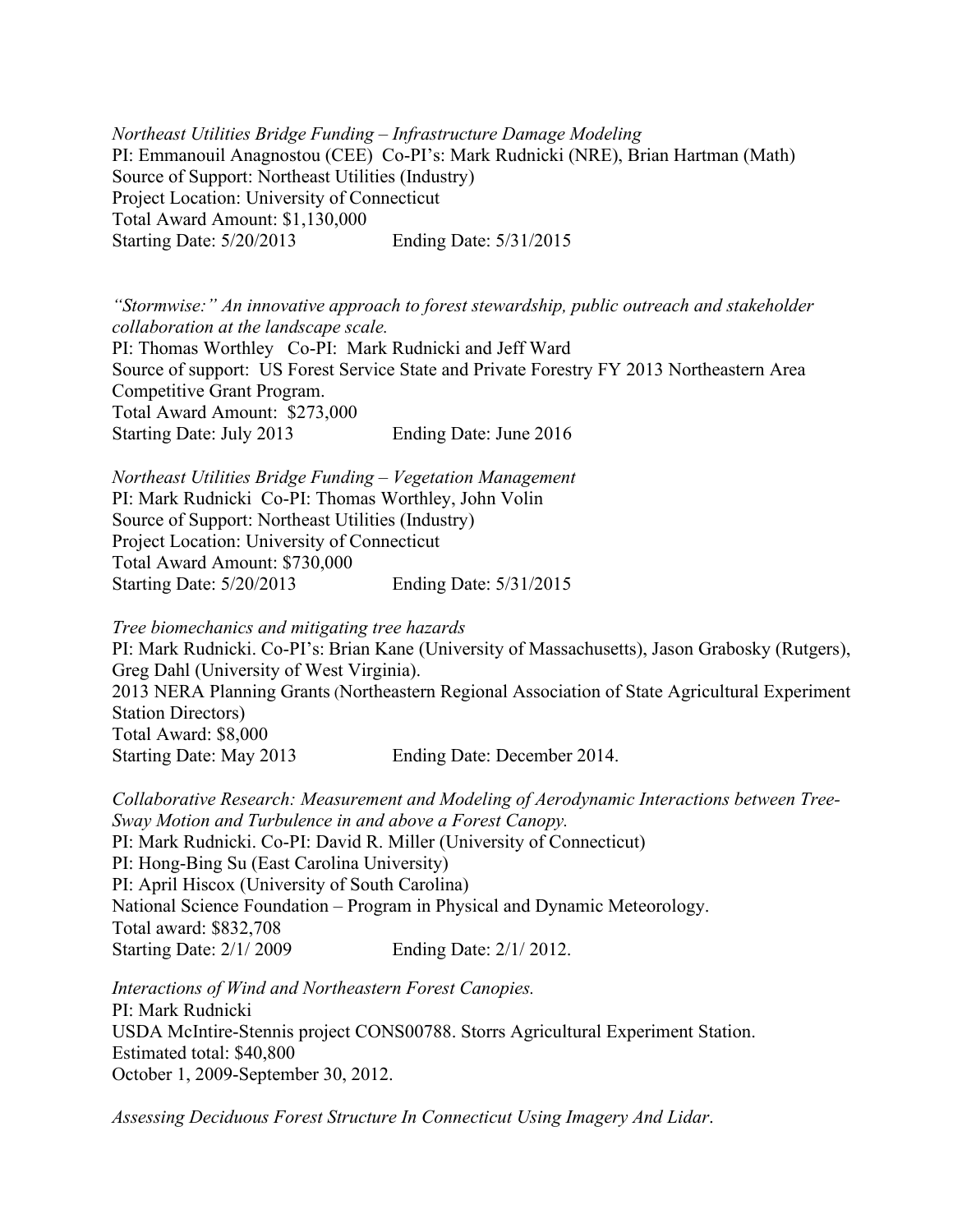PI: Mark Rudnicki Co-PI's: Daniel Civco, and Thomas Meyer USDA McIntire-Stennis project CONS00823. Storrs Agricultural Experiment Station. Estimated total: \$40,800 October 1, 2007-September 30, 2010.

*Interactions of Wind and Northeastern Forest Canopies*. PI: Mark Rudnicki USDA McIntire-Stennis project CONS00788. Storrs Agricultural Experiment Station. Estimated total: \$50,800 October 1, 2005-September 30, 2008.

*The Effects of Wind on Tree Sway and Stability.* PI: Mark Rudnicki TREE FUND – Hyland Johns Grant Program. Direct costs: \$14,350 August 28th 2005- August 29th 2007. *Interacting Fluid and Structural Mechanics in Forest Canopies* PI: Mark Rudnicki University of Connecticut, Center for Environmental Sciences and Engineering – GRA Competition. Total costs - \$11,254 January  $8^{th}$  2008 – May 21<sup>st</sup> 2008.

*Capturing the Three Dimensional Motion of Branch Sway* PI – Mark Rudnicki University of Connecticut, Research Advisory Council – Junior Faculty Summer Fellowship Award - \$2,738 June 2005 – August 2005

### **POPULAR PRESS**

Video, Michigan Tech News, Science and Technology Publications. (April 26<sup>th</sup>, 2017) "Forest Biomaterials Research". Produced by Stefanie Sidortsova. https://www.youtube.com/watch?v=f\_u00Q-W2xs.

Newspaper, MiBiz. (March 19, 2017). "Federal legislation could bolster Michigan's wood products industry". Written by John Wiegand.

Newspaper, MiBiz. (September 4, 2016). "Manufacturing base key to growing state's forest products industry, experts say". Written by John Wiegand.

Newspaper, MiBiz.com. (May 29, 2016). "Going 3-D: Manufacturers say tech drives sustainability, revenue". Written by John Wiegand.

2014 Patrick Skahill, interview with Patrick Skahill as part of the WNPR broadcast, "Can Science Build Stronger Trees in Connecticut?," [http://wnpr.org/post/can-science-build-stronger](http://wnpr.org/post/can-science-build-stronger-trees-connecticut#disqus_thread)[trees-connecticut#disqus\\_thread,](http://wnpr.org/post/can-science-build-stronger-trees-connecticut#disqus_thread) Air date Tuesday, February 18th, 2014